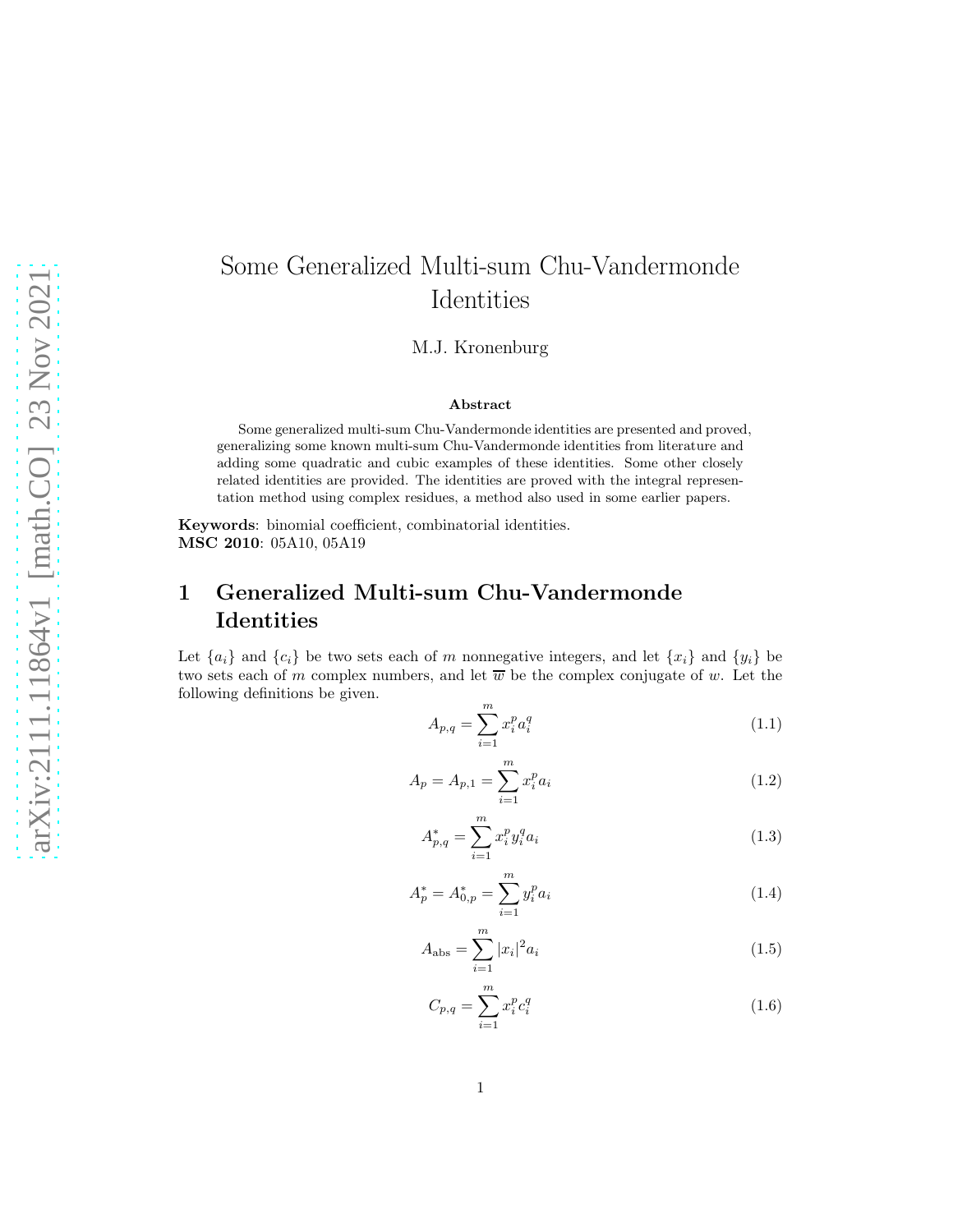$$
C_p = C_{p,1} = \sum_{i=1}^{m} x_i^p c_i
$$
\n(1.7)

$$
C_{p,q}^* = \sum_{i=1}^m x_i^p y_i^q c_i
$$
\n(1.8)

$$
C_p^* = C_{0,p}^* = \sum_{i=1}^m y_i^p c_i
$$
\n(1.9)

$$
C_{\rm abs} = \sum_{i=1}^{m} |x_i|^2 c_i
$$
\n(1.10)

$$
S_{p,q} = \sum_{i=1}^{m} x_i a_i^p c_i^q
$$
 (1.11)

The following generalized multi-sum Chu-Vandermonde identities are proved. For integer  $m \geq 1$  and  $n \geq 0$ :

<span id="page-1-1"></span><span id="page-1-0"></span>
$$
\sum_{k_1=0}^{a_1} \cdots \sum_{k_m=0}^{a_m} \prod_{i=1}^m {a_i \choose k_i} {k_i \choose c_i} = {A_0 - C_0 \choose n - C_0} \prod_{i=1}^m {a_i \choose c_i}
$$
(1.12)  

$$
\sum_{k_1=0}^{a_1} \cdots \sum_{k_m=0}^{a_m} \prod_{i=1}^m {a_i \choose k_i} {k_i \choose c_i} \sum_{i=1}^m x_i k_i
$$
  

$$
\sum_{k_1=0}^{a_1} \cdots \sum_{k_m=0}^{a_m} \prod_{i=1}^m {a_i \choose k_i} {k_i \choose c_i} \sum_{i=1}^m x_i k_i
$$
(1.13)  

$$
= {A_0 - C_0 \choose n - C_0} \prod_{i=1}^m {a_i \choose c_i} \frac{(n - C_0)A_1 - (n - A_0)C_1}{A_0 - C_0}
$$
  

$$
\sum_{k_1=0}^{a_1} \cdots \sum_{k_m=0}^{a_m} \prod_{i=1}^m {a_i \choose k_i} {k_i \choose c_i} {m \choose c_i} \sum_{i=1}^m x_i k_i
$$
  

$$
\sum_{k_1=0}^{m} \cdots \sum_{k_m=0}^{k_m} \prod_{i=1}^m {a_i \choose k_i} {k_i \choose c_i} \left[ \sum_{i=1}^m x_i k_i \right]^2 = {A_0 - C_0 \choose n - C_0} \left[ \prod_{i=1}^m {a_i \choose c_i} \right]
$$
  

$$
\frac{(n - C_0)[(n - C_0 - 1)A_1^2 + (n - A_0)(C_2 - A_2 - 2A_1C_1)] + (n - A_0)(n - A_0 + 1)C_1^2}{(A_0 - C_0)(A_0 - C_0 - 1)}
$$
(1.14)

<span id="page-1-3"></span><span id="page-1-2"></span>
$$
\sum_{\substack{k_1=0 \ \dots \ k_m=0}}^{a_1 \ \dots \ a_m} \left[ \prod_{i=1}^m \binom{a_i}{k_i} \binom{k_i}{c_i} \right] \left| \sum_{i=1}^m x_i k_i \right|^2
$$
\n
$$
= \binom{A_0 - C_0}{n - C_0} \left[ \prod_{i=1}^m \binom{a_i}{c_i} \right] \frac{1}{(A_0 - C_0)(A_0 - C_0 - 1)}
$$
\n
$$
\cdot \left\{ (n - C_0) [(n - C_0 - 1)|A_1|^2 + (n - A_0)(C_{\text{abs}} - A_{\text{abs}} - A_1 \overline{C_1} - \overline{A_1} C_1)] + (n - A_0)(n - A_0 + 1) |C_1|^2 \right\}
$$
\n(1.15)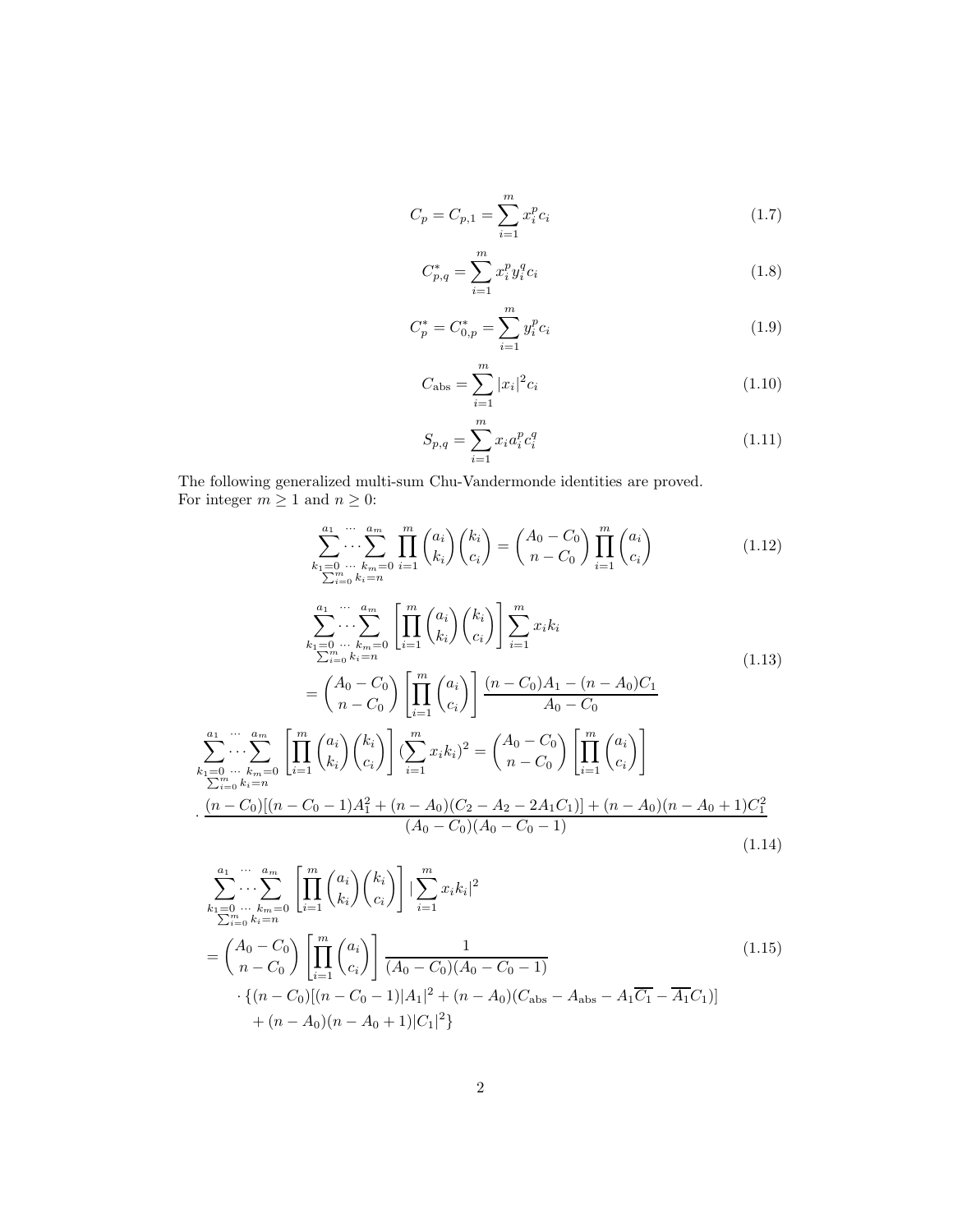$$
\sum_{k_{1}=0}^{2_{1}}... k_{m}=0 \prod_{i=1}^{m} {a_{i} \choose k_{i}} {k_{i} \choose c_{i}} \left[ \sum_{i=1}^{m} x_{i}k_{i} \right] \sum_{i=1}^{m} y_{i}k_{i}
$$
\n
$$
= {A_{0} - C_{0} \choose n - C_{0}} \left[ \prod_{i=1}^{m} {a_{i} \choose c_{i}} \right] \frac{1}{(A_{0} - C_{0})(A_{0} - C_{0} - 1)} \cdot \{ (n - C_{0})[(n - C_{0} - 1)A_{1}A_{1}^{*} + (n - A_{0})(C_{1,1}^{*} - A_{1,1}^{*} - A_{1}C_{1}^{*} - A_{1}^{*}C_{1})] \newline + (n - A_{0})(n - A_{0} + 1)C_{1}C_{1}^{*} \}
$$
\n
$$
= {A_{0} - C_{0} \choose k_{1} = 0} \prod_{i=1}^{m} {a_{i} \choose k_{i}} {k_{i} \choose c_{i}} \right] \sum_{i=1}^{m} x_{i}k_{i}^{2}
$$
\n
$$
= {A_{0} - C_{0} \choose n - C_{0}} \left[ \prod_{i=1}^{m} {a_{i} \choose c_{i}} \right] \frac{1}{(A_{0} - C_{0})(A_{0} - C_{0} - 1)} \cdot \{ (n - C_{0})[(n - C_{0} - 1)A_{1,2} + (n - A_{0})(C_{1} - A_{1} - 2S_{1,1})] \newline + (n - A_{0})(n - A_{0} + 1)C_{1,2} \}
$$
\n
$$
= {A_{1} \choose n - C_{0}} \left[ \prod_{i=1}^{m} {a_{i} \choose k_{i}} {k_{i} \choose c_{i}} \right] \frac{1}{(A_{0} - C_{0})(A_{0} - C_{0} - 1)} \cdot \{ (n - A_{0})(n - A_{0} + 1)C_{1,2} \}
$$
\n
$$
= {A_{0} - C_{0} \choose n - C_{0}} \left[ \prod_{i=1}^{m} {a_{i} \choose k_{i}} {k_{i} \choose c_{i}} \right] \frac{1}{(A_{0} - C_{0})(A_{0} - C_{0} - 1)(A
$$

<span id="page-2-0"></span>Taking all  $c_i = 0$  and therefore all  $C_{p,q} = C_p = C_{p,q}^* = C_p^* = C_{\text{abs}} = 0$ , identities [\(1.12\)](#page-1-0),  $(1.13)$  and  $(1.15)$  can be found in [\[9\]](#page-23-0), and taking  $m = 2$ ,  $x_1 = 1$  and  $x_2 = 0$ , and therefore  $A_0 = a + b$ ,  $C_0 = c + d$ ,  $A_1 = A_2 = A_3 = a$  and  $C_1 = C_2 = C_3 = c$ , identities [\(1.12\)](#page-1-0),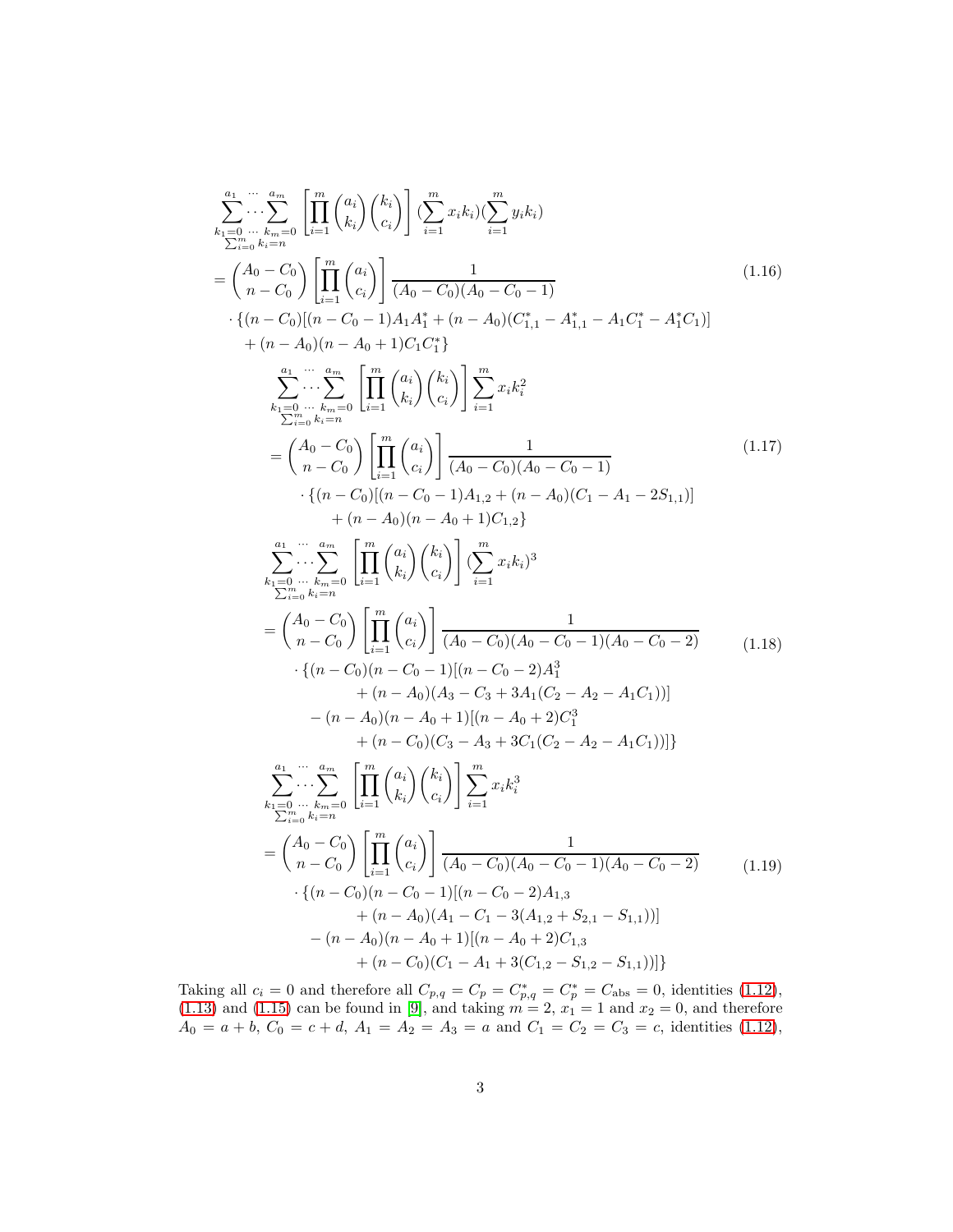[\(1.13\)](#page-1-1), [\(1.14\)](#page-1-3) and [\(1.18\)](#page-2-0) can be found in [\[6\]](#page-23-1).

### 2 Unrestricted Multi-sum Identities

When the multiple sum is without the restriction on the  $k_i$ -indices, other closely related identities result which are given below. For integer  $m \geq 1$ :

$$
\sum_{k_1=0}^{a_1} \cdots \sum_{k_m=0}^{a_m} \prod_{i=1}^m \binom{a_i}{k_i} \binom{k_i}{c_i} = 2^{A_0 - C_0} \prod_{i=1}^m \binom{a_i}{c_i} \tag{2.1}
$$

$$
\sum_{k_1=0}^{a_1} \cdots \sum_{k_m=0}^{a_m} \left[ \prod_{i=1}^m \binom{a_i}{k_i} \binom{k_i}{c_i} \right] \sum_{i=1}^m x_i k_i = 2^{A_0 - C_0 - 1} \left[ \prod_{i=1}^m \binom{a_i}{c_i} \right] (A_1 + C_1) \tag{2.2}
$$

$$
\sum_{k_1=0}^{a_1} \cdots \sum_{k_m=0}^{a_m} \left[ \prod_{i=1}^m \binom{a_i}{k_i} \binom{k_i}{c_i} \right] \left( \sum_{i=1}^m x_i k_i \right)^2
$$
\n
$$
= 2^{A_0 - C_0 - 2} \left[ \prod_{i=1}^m \binom{a_i}{c_i} \right] \left[ A_2 - C_2 + (A_1 + C_1)^2 \right]
$$
\n(2.3)

$$
\sum_{k_1=0}^{a_1} \cdots \sum_{k_m=0}^{a_m} \left[ \prod_{i=1}^m \binom{a_i}{k_i} \binom{k_i}{c_i} \right] \left| \sum_{i=1}^m x_i k_i \right|^2
$$
\n
$$
= 2^{A_0 - C_0 - 2} \left[ \prod_{i=1}^m \binom{a_i}{c_i} \right] (A_{\text{abs}} - C_{\text{abs}} + |A_1 + C_1|^2)
$$
\n(2.4)

$$
\sum_{k_1=0}^{a_1} \cdots \sum_{k_m=0}^{a_m} \left[ \prod_{i=1}^m {a_i \choose k_i} {k_i \choose c_i} \right] \left( \sum_{i=1}^m x_i k_i \right) \left( \sum_{i=1}^m y_i k_i \right)
$$
\n
$$
= 2^{A_0 - C_0 - 2} \left[ \prod_{i=1}^m {a_i \choose c_i} \right] \left[ A_{1,1}^* - C_{1,1}^* + (A_1 + C_1)(A_1^* + C_1^*) \right]
$$
\n
$$
(2.5)
$$

$$
\sum_{k_1=0}^{a_1} \cdots \sum_{k_m=0}^{a_m} \left[ \prod_{i=1}^m \binom{a_i}{k_i} \binom{k_i}{c_i} \right] \sum_{i=1}^m x_i k_i^2
$$
\n
$$
= 2^{A_0 - C_0 - 2} \left[ \prod_{i=1}^m \binom{a_i}{c_i} \right] (A_1 - C_1 + A_{1,2} + C_{1,2} + 2S_{1,1})
$$
\n(2.6)

$$
\sum_{i=1}^{a_1} \cdots \sum_{k_n=0}^{a_m} \left[ \prod_{i=1}^m {a_i \choose k_i} {k_i \choose c_i} \right] \left( \sum_{i=1}^m x_i k_i \right)^3
$$
\n
$$
= 2^{A_0 - C_0 - 3} \left[ \prod_{i=1}^m {a_i \choose c_i} \right] (A_1 + C_1) [(A_1 + C_1)^2 + 3(A_2 - C_2)]
$$
\n(2.7)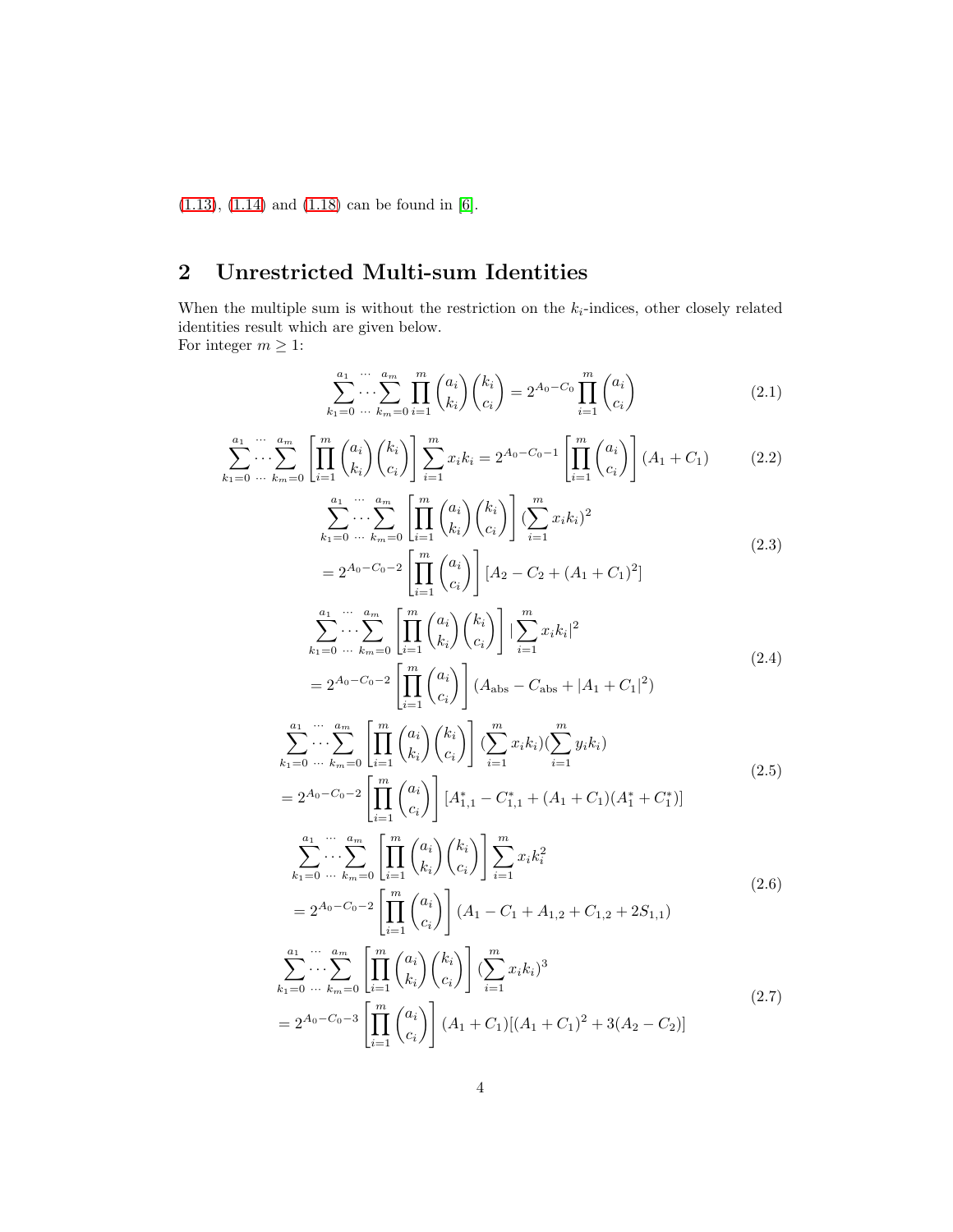$$
\sum_{k_1=0}^{a_1} \cdots \sum_{k_m=0}^{a_m} \left[ \prod_{i=1}^m \binom{a_i}{k_i} \binom{k_i}{c_i} \right] \sum_{i=1}^m x_i k_i^3
$$
\n
$$
= 2^{A_0 - C_0 - 3} \left[ \prod_{i=1}^m \binom{a_i}{c_i} \right] [A_{1,3} + C_{1,3} + 3(A_{1,2} - C_{1,2} + S_{1,2} + S_{2,1})]
$$
\n(2.8)

### 3 Proof of the Multi-sum Chu-Vandermonde Identities

<span id="page-4-0"></span>For the proof of the multi-sum identities, the order of summation is changed:

$$
\sum_{\substack{k_1=0 \ \dots \ k_m=0}}^{a_1 \ \dots \ a_m} \left[ \prod_{i=1}^m \binom{a_i}{k_i} \binom{k_i}{c_i} \right] \sum_{i_1=0 \ \dots \ i_s=0}^m \sum_{j=1}^m w_{i_j} k_{i_j}^{p_j}
$$
\n
$$
= \sum_{i_1=0 \ \dots \ i_s=0}^m \left[ \prod_{j=1}^m w_{i_j} \right] \sum_{k_1=0 \ \dots \ k_m=0}^{a_1 \ \dots \ a_m} \left[ \prod_{i=1}^m \binom{a_i}{k_i} \binom{k_i}{c_i} \right] \prod_{j=1}^s k_{i_j}^{p_j}
$$
\n(3.1)

The powers  $p_j$  in the right side must be constant in the second multiple summation over the  $k_i$ , which means that the indices  $i_j$  must be mutually unequal. A product of sums in the summand is therefore splitted into multiple sums over mutually unequal indices:

$$
\left(\sum_{i=1}^{m} x_{i} k_{i}\right) \left(\sum_{i=1}^{m} y_{i} k_{i}\right) = \sum_{\substack{p=1 \ p \neq q}}^{m} \sum_{\substack{q=1 \ p \neq q}}^{m} x_{p} y_{q} k_{p} k_{q} + \sum_{p=1}^{m} x_{p} y_{p} k_{p}^{2}
$$
\n(3.2)

$$
\begin{split}\n&\left(\sum_{i=1}^{m} x_{i} k_{i}\right) \left(\sum_{i=1}^{m} y_{i} k_{i}\right) \left(\sum_{i=1}^{m} z_{i} k_{i}\right) =\n&\sum_{p=1}^{m} \sum_{\substack{q=1 \ p \neq q \neq r, \ p \neq r}}\n\sum_{p=1}^{m} \sum_{\substack{q=1 \ p \neq r}}\n\sum_{p \neq r}^{m} x_{p} y_{q} z_{r} k_{p} k_{q} k_{r} \\
&\quad + \sum_{\substack{p=1 \ p \neq q}}\n\sum_{\substack{q=1 \ p \neq q}}\n\sum_{\substack{q=1 \ p \neq q}}\n\sum_{p} x_{q} y_{q} k_{p} k_{q}^{2} +\n\sum_{p=1}^{m} x_{p} y_{p} z_{p} k_{p}^{3}\n\end{split}\n\tag{3.3}
$$

<span id="page-4-2"></span>For the multi-sum identities up to cubic order, in the right side of [\(3.1\)](#page-4-0) the power combinations 1,  $k_p$ ,  $k_p k_q$ ,  $k_p^2$ ,  $k_p k_q k_r$ ,  $k_p k_q^2$  and  $k_p^3$  are needed, where as mentioned  $p \neq q \neq r$ and  $p \neq r$ , and the second multiple summation over the  $k_i$  is evaluated below with the integral representation method using complex residues as in earlier papers [\[6,](#page-23-1) [7\]](#page-23-2):

$$
\binom{n}{k} = \text{Res}_w \frac{(1+w)^n}{w^{k+1}} \tag{3.4}
$$

<span id="page-4-1"></span>
$$
\text{Res}_{w=w_p} \frac{f(w)}{(w-w_p)^k} = \frac{1}{(k-1)!} D_w^{k-1} f(w) |_{w=w_p} \tag{3.5}
$$

where  $D_w^n f(w)|_{w=w_p}$  is the *n*-th derivative of  $f(w)$  at  $w=w_p$ .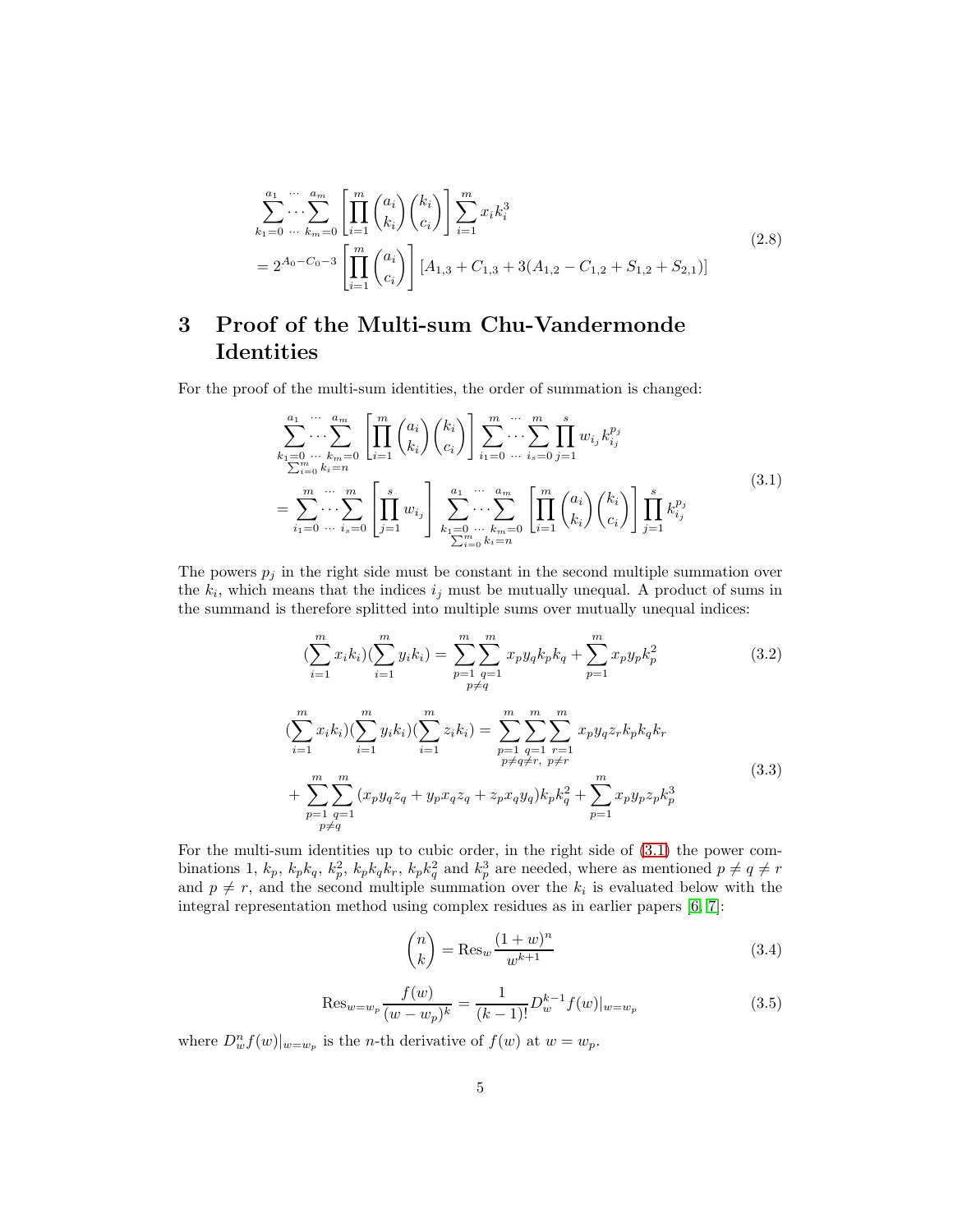<span id="page-5-0"></span>**Theorem 3.1.** *For integer*  $m \geq 1$ *:* 

$$
\sum_{\substack{k_1=0 \ \cdots \ k_m=0}}^{a_1 \ \cdots \ a_m} \prod_{i=1}^{a_m} \binom{a_i}{k_i} \binom{k_i}{c_i} = \binom{A_0 - C_0}{n - C_0} \prod_{i=1}^{m} \binom{a_i}{c_i}
$$
(3.6)

*Proof.* The trinomial revision identity [\[5,](#page-23-3) [8\]](#page-23-4) is applied:

$$
\begin{pmatrix} a_i \\ k_i \end{pmatrix} \begin{pmatrix} k_i \\ c_i \end{pmatrix} = \begin{pmatrix} a_i - c_i \\ k_i - c_i \end{pmatrix} \begin{pmatrix} a_i \\ c_i \end{pmatrix}
$$
\n(3.7)

Because this expression is zero when  $c_i > a_i$ , in the multiple summation it can be assumed that  $0 \leq c_i \leq a_i$  and that  $c_i \leq k_i \leq a_i$ . The restriction on the  $k_i$ -indices in the multiple sum can therefore be realized by setting  $k_m$  equal to:

$$
k_m = n - \sum_{i=1}^{m-1} k_i
$$
\n(3.8)

reducing an m-fold sum to an  $(m - 1)$ -fold sum. The infinite geometric series [\[7\]](#page-23-2) is used:

$$
\sum_{k=0}^{\infty} w^k = \frac{1}{1-w}
$$
\n(3.9)

The upper bounds  $a_i$  can be replaced by  $\infty$  because the summand is zero when any  $k_i > a_i$ .

$$
\sum_{k_1=0}^{a_1} \cdots \sum_{k_m=0}^{a_m} \prod_{i=1}^{m} {a_i \choose k_i} {k_i \choose c_i}
$$
\n
$$
= \left[ \prod_{i=1}^{m} {a_i \choose c_i} \right] \sum_{k_1=0 \cdots k_{m-1}=0}^{a_1 \cdots a_{m-1}} {a_m - c_m - \sum_{i=1}^{m-1} k_i} \prod_{i=1}^{m} {a_i - c_i \choose k_i - c_i}
$$
\n
$$
= \left[ \prod_{i=1}^{m} {a_i \choose c_i} \right] \sum_{k_1=0 \cdots k_{m-1}=0}^{\infty} \prod_{i=1}^{m} \text{Res}_{w_i} \left[ \frac{(1+w_m)^{a_m-c_m}}{w_m^{n-c_m - \sum_{i=1}^{m-1} k_i + 1}} \prod_{i=1}^{m-1} \frac{(1+w_i)^{a_i-c_i}}{w_i^{k_i-c_i+1}} \right]
$$
\n
$$
= \left[ \prod_{i=1}^{m} {a_i \choose c_i} \text{Res}_{w_i} \right] \frac{1}{w_m^2} \left[ \prod_{i=1}^{m} (1+w_i)^{a_i-c_i} w_i^{c_i-1} \right] \sum_{k_1=0 \cdots k_{m-1}=0}^{\infty} \sum_{i=1}^{m} \prod_{i=1}^{m} \left( \frac{w_m}{w_i} \right)^{k_i} \qquad (3.10)
$$
\n
$$
= \left[ \prod_{i=1}^{m} {a_i \choose c_i} \text{Res}_{w_i} \right] \frac{1}{w_m^2} \left[ \prod_{i=1}^{m} (1+w_i)^{a_i-c_i} w_i^{c_i-1} \right] \prod_{i=1}^{m-1} \sum_{k_i=0}^{\infty} \left( \frac{w_m}{w_i} \right)^{k_i}
$$
\n
$$
= \left[ \prod_{i=1}^{m} {a_i \choose c_i} \text{Res}_{w_i} \right] \frac{1}{w_m^2} \left[ \prod_{i=1}^{m} (1+w_i)^{a_i-c_i} w_i^{c_i-1} \right] \prod_{i=1}^{m-1} \frac{1}{1-\frac{w_m}{w_i}}
$$
\n
$$
= \left[ \prod_{i=1}^{m} {a_i \choose c_i} \
$$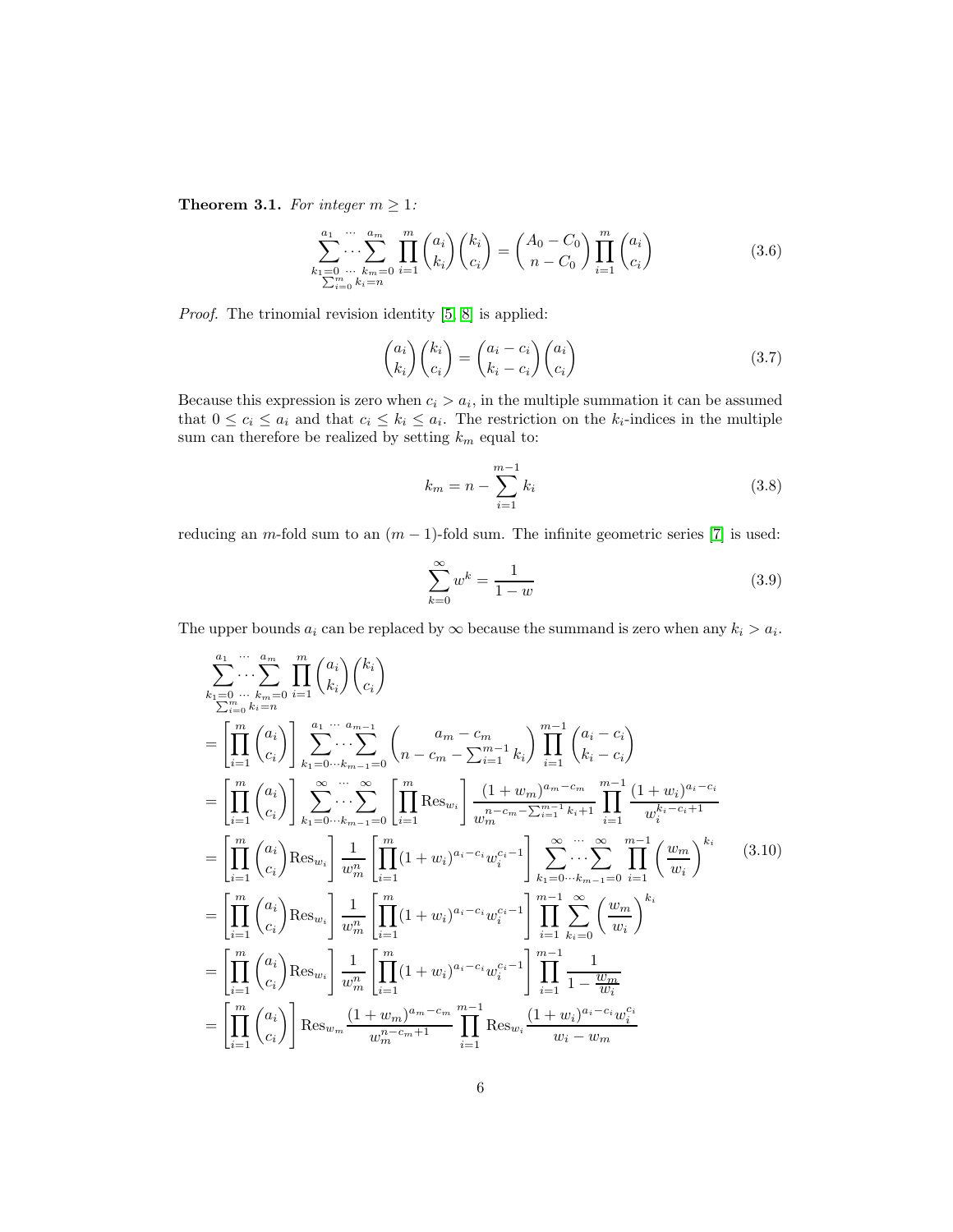The residue of  $w_i$  is evaluated with [\(3.5\)](#page-4-1), using that  $c_i \geq 0$  and  $a_i - c_i \geq 0$ :

$$
= \left[\prod_{i=1}^{m} {a_i \choose c_i}\right] \text{Res}_{w_m} \frac{(1+w_m)^{a_m-c_m}}{w_m^{n-c_m+1}} \prod_{i=1}^{m-1} (1+w_m)^{a_i-c_i} w_m^{c_i}
$$
\n
$$
= \left[\prod_{i=1}^{m} {a_i \choose c_i}\right] \text{Res}_{w_m} \frac{(1+w_m)^{\sum_{i=1}^{m} (a_i - c_i)}}{w_i^{n-\sum_{i=1}^{m} c_i+1}} = \left[\prod_{i=1}^{m} {a_i \choose c_i}\right] \left(\sum_{i=1}^{m} {a_i - c_i \choose n-\sum_{i=1}^{m} c_i}\right)
$$
\n
$$
\Box
$$

<span id="page-6-0"></span>**Theorem 3.2.** For integer  $m \geq 1$  and  $1 \leq p \leq m$ :

$$
\sum_{\substack{k_1=0 \ \dots \ k_m=0}}^{a_1 \ \dots \ a_m} \left[ \prod_{i=1}^m \binom{a_i}{k_i} \binom{k_i}{c_i} \right] k_p = \binom{A_0 - C_0}{n - C_0} \left[ \prod_{i=1}^m \binom{a_i}{c_i} \right] \frac{(n - C_0)a_p - (n - A_0)c_p}{A_0 - C_0}
$$
\n
$$
\sum_{i=0}^m \sum_{k_i=n}^{n} (a_i)^n (n - C_0)^n = \binom{n}{m} \binom{n}{m} \binom{n}{m} \frac{(n - C_0)a_p - (n - A_0)c_p}{A_0 - C_0}
$$
\n
$$
(3.12)
$$

*Proof.* The following modified infinite geometric series [\[7\]](#page-23-2) is used:

$$
\sum_{k=0}^{\infty} kw^k = \frac{w}{(1-w)^2}
$$
\n(3.13)

The theorem is first proved for  $1\leq p < m$ :

$$
\left[\prod_{i=1}^{m} \text{Res}_{w_{i}}\right] \frac{1}{w_{m}^{n}} \left[\prod_{i=1}^{m} (1+w_{i})^{a_{i}-c_{i}} w_{i}^{c_{i}-1}\right] \sum_{k_{1}=0\cdots k_{m-1}=0}^{\infty} k_{p} \prod_{i=1}^{m-1} \left(\frac{w_{m}}{w_{i}}\right)^{k_{i}}
$$
\n
$$
= \left[\prod_{i=1}^{m} \text{Res}_{w_{i}}\right] \frac{1}{w_{m}^{n}} \left[\prod_{i=1}^{m} (1+w_{i})^{a_{i}-c_{i}} w_{i}^{c_{i}-1}\right] \frac{w_{m}}{(1-\frac{w_{m}}{w_{p}})^{2}} \prod_{\substack{i=1 \ i \neq p}}^{m-1} \frac{1}{1-\frac{w_{m}}{w_{i}}}
$$
\n
$$
= \text{Res}_{w_{m}} \frac{(1+w_{m})^{a_{m}-c_{m}}}{w_{m}^{n-c_{m}}} \text{Res}_{w_{p}} \frac{(1+w_{p})^{a_{p}-c_{p}} w_{p}^{c_{p}}}{(w_{p}-w_{m})^{2}} \prod_{\substack{i=1 \ i \neq p}}^{m-1} \text{Res}_{w_{i}} \frac{(1+w_{i})^{a_{i}-c_{i}} w_{i}^{c_{i}}}{w_{i}-w_{m}}
$$
\n
$$
= \text{Res}_{w_{m}} \frac{(1+w_{m})^{a_{m}-c_{m}}}{w_{m}^{n-c_{m}}} \text{Res}_{w_{p}} \frac{(1+w_{p})^{a_{p}-c_{p}} w_{p}^{c_{p}}}{(w_{p}-w_{m})^{2}} \prod_{\substack{i=1 \ i \neq p}}^{m-1} (1+w_{m})^{a_{i}-c_{i}} w_{m}^{c_{i}}
$$
\n(3.14)

The residue of  $w_p$  is evaluated with  $(3.5)$  using the product rule for the derivative:

<span id="page-6-1"></span>
$$
\operatorname{Res}_{w_p} \frac{(1+w_p)^{a_p-c_p} w_p^{c_p}}{(w_p-w_m)^2} = (a_p-c_p)(1+w_m)^{a_p-c_p-1} w_m^{c_p} + c_p(1+w_m)^{a_p-c_p} w_m^{c_p-1}
$$
(3.15)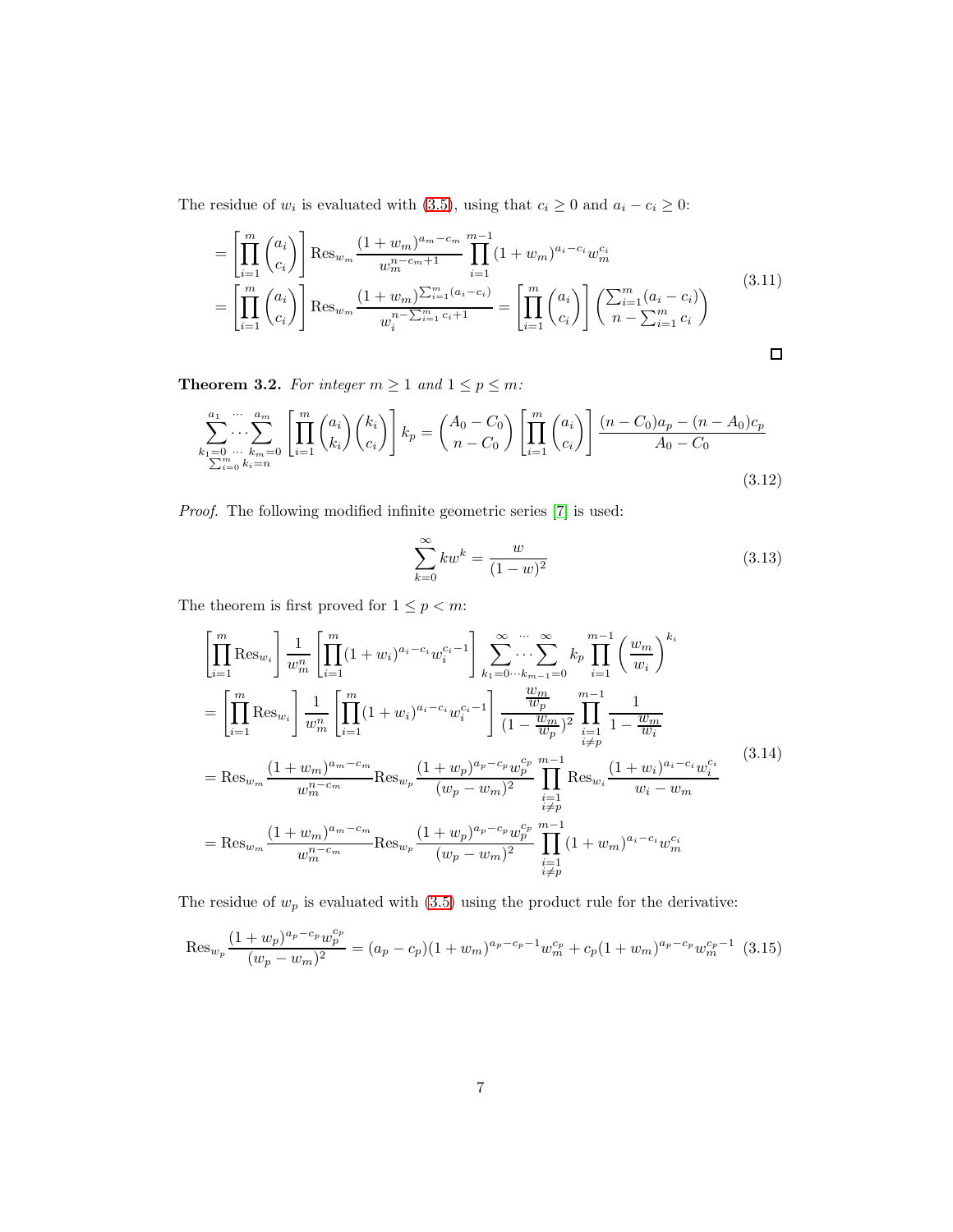and evaluating the residue of  $w_m$  and using the absorption identity [\[5,](#page-23-3) [8\]](#page-23-4):

$$
\operatorname{Res}_{w_m}[(a_p - c_p) \frac{(1 + w_m)\sum_{i=1}^m (a_i - c_i) - 1}{w_m^n - \sum_{i=1}^m c_i} + c_p \frac{(1 + w_m)\sum_{i=1}^m (a_i - c_i)}{w_m^n - \sum_{i=1}^m c_i + 1}]
$$
\n
$$
= \binom{A_0 - C_0 - 1}{n - C_0 - 1} (a_p - c_p) + \binom{A_0 - C_0}{n - C_0} c_p
$$
\n
$$
= \binom{A_0 - C_0}{n - C_0} \left[ \frac{(a_p - c_p)(n - C_0)}{A_0 - C_0} + c_p \right]
$$
\n
$$
= \binom{A_0 - C_0}{n - C_0} \frac{(n - C_0)a_p - (n - A_0)c_p}{A_0 - C_0}
$$
\n(3.16)

The theorem is now proved for  $1 \leq p < m$ , but because the indices of the  $k_i$  in the left side of the theorem can be interchanged, the theorem is true for  $1 \le p \le m$ .  $\Box$ 

**Theorem 3.3.** *For integer*  $m \geq 1$ *:* 

$$
\sum_{\substack{k_1=0 \ \dots \ k_m=0}}^{a_1 \ \dots \ a_m} \left[ \prod_{i=1}^m \binom{a_i}{k_i} \binom{k_i}{c_i} \right] \sum_{i=1}^m x_i k_i
$$
\n
$$
= \binom{A_0 - C_0}{n - C_0} \left[ \prod_{i=1}^m \binom{a_i}{c_i} \right] \frac{(n - C_0)A_1 - (n - A_0)C_1}{A_0 - C_0}
$$
\n(3.17)

*Proof.* Changing the order of summation as in  $(3.1)$  and using theorem [3.2:](#page-6-0)

$$
\begin{aligned}\n\binom{A_0 - C_0}{n - C_0} \left[ \prod_{i=1}^m \binom{a_i}{c_i} \right] \sum_{i=1}^m x_i \frac{(n - C_0)a_i - (n - A_0)c_i}{A_0 - C_0} \\
= \binom{A_0 - C_0}{n - C_0} \left[ \prod_{i=1}^m \binom{a_i}{c_i} \right] \frac{(n - C_0)A_1 - (n - A_0)C_1}{A_0 - C_0}\n\end{aligned} \tag{3.18}
$$

 $\Box$ 

<span id="page-7-0"></span>**Theorem 3.4.** For integer  $m \geq 1$  and  $1 \leq p \leq m$ :

$$
\sum_{k_1=0}^{a_1} \cdots \sum_{k_m=0}^{a_m} \left[ \prod_{i=1}^m {a_i \choose k_i} {k_i \choose c_i} \right] k_p^2 = {A_0 - C_0 \choose n - C_0} \left[ \prod_{i=1}^m {a_i \choose c_i} \right]
$$
  
 
$$
\cdot \frac{(n - C_0)[(n - C_0 - 1)a_p^2 + (n - A_0)(c_p - a_p - 2a_p c_p)] + (n - A_0)(n - A_0 + 1)c_p^2}{(A_0 - C_0)(A_0 - C_0 - 1)}
$$
(3.19)

*Proof.* The following modified infinite geometric series [\[7\]](#page-23-2) is used:

$$
\sum_{k=0}^{\infty} k^2 w^k = \frac{w}{(1-w)^2} + \frac{2w^2}{(1-w)^3}
$$
\n(3.20)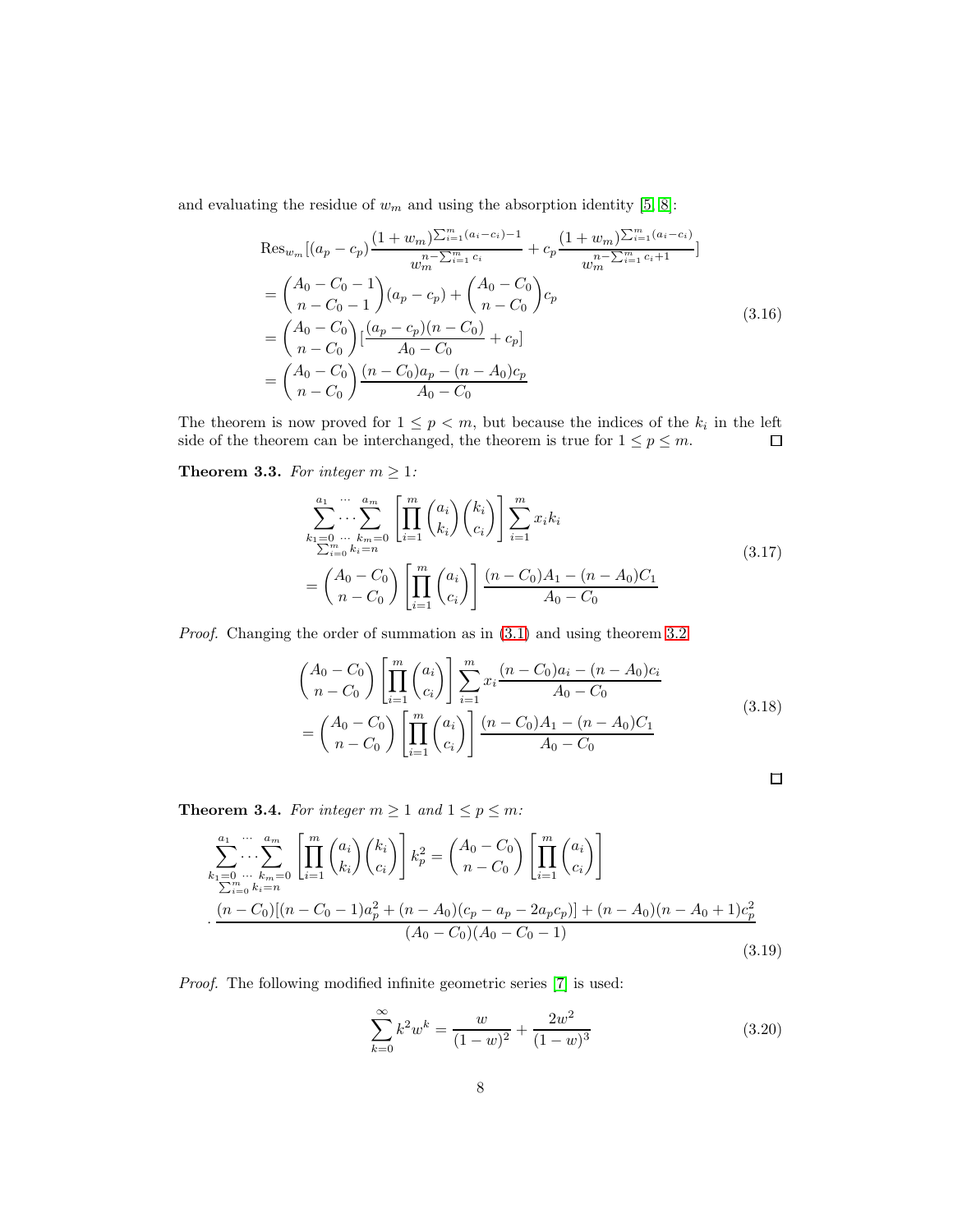The first term gives a result identical to theorem [3.2,](#page-6-0) and for the second term:

$$
\left[\prod_{i=1}^{m} \text{Res}_{w_{i}}\right] \frac{1}{w_{m}^{n}} \left[\prod_{i=1}^{m} (1+w_{i})^{a_{i}-c_{i}} w_{i}^{c_{i}-1}\right] \frac{2(\frac{w_{m}}{w_{p}})^{2}}{(1-\frac{w_{m}}{w_{p}})^{3}} \prod_{\substack{i=1 \ i\neq p}}^{m-1} \frac{1}{1-\frac{w_{m}}{w_{i}}}
$$
\n
$$
= \text{Res}_{w_{m}} \frac{(1+w_{m})^{a_{m}-c_{m}}}{w_{m}^{n-c_{m}-1}} \text{Res}_{w_{p}} \frac{2(1+w_{p})^{a_{p}-c_{p}} w_{p}^{c_{p}}}{(w_{p}-w_{m})^{3}} \prod_{\substack{i=1 \ i\neq p}}^{m-1} (1+w_{m})^{a_{i}-c_{i}} w_{m}^{c_{i}}
$$
\n
$$
(3.21)
$$

The residue of  $w_p$  is evaluated with  $(3.5)$  using the product rule for the second derivative:

$$
\operatorname{Res}_{w_p} \frac{2(1+w_p)^{a_p-c_p} w_p^{c_p}}{(w_p-w_m)^3} = (a_p-c_p)(a_p-c_p-1)(1+w_m)^{a_p-c_p-2} w_m^{c_p} + 2(a_p-c_p)c_p(1+w_m)^{a_p-c_p-1} w_m^{c_p-1} + c_p(c_p-1)(1+w_m)^{a_p-c_p} w_m^{c_p-2}
$$
\n(3.22)

Using the absorption identity [\[5,](#page-23-3) [8\]](#page-23-4):

$$
\begin{aligned}\n&\left(\begin{matrix} A_0 - C_0 - 2 \\ n - C_0 - 2 \end{matrix}\right)(a_p - c_p)(a_p - c_p - 1) + 2\left(\begin{matrix} A_0 - C_0 - 1 \\ n - C_0 - 1 \end{matrix}\right)(a_p - c_p)c_p \\
&+ \left(\begin{matrix} A_0 - C_0 \\ n - C_0 \end{matrix}\right)c_p(c_p - 1) \\
&= \left(\begin{matrix} A_0 - C_0 \\ n - C_0 \end{matrix}\right)\left[\frac{(n - C_0)(n - C_0 - 1)}{(A_0 - C_0)(A_0 - C_0 - 1)}(a_p - c_p)(a_p - c_p - 1) \\
&+ 2\frac{n - C_0}{A_0 - C_0}(a_p - c_p)c_p + c_p(c_p - 1)\right] \\
&= \left(\begin{matrix} A_0 - C_0 \\ n - C_0 \end{matrix}\right)\frac{1}{(A_0 - C_0)(A_0 - C_0 - 1)} \\
&\cdot \{(n - C_0)(a_p - c_p)[(n - C_0 - 1)(a_p - c_p - 1) + 2(A_0 - C_0 - 1)c_p] \\
&\quad + (A_0 - C_0)(A_0 - C_0 - 1)c_p(c_p - 1)\}\n\end{aligned} \tag{3.23}
$$

As mentioned the result of theorem [3.2](#page-6-0) must be added, which gives:

$$
\begin{aligned}\n\left(\begin{array}{c}\nA_0 - C_0 \\
n - C_0\n\end{array}\right) & \frac{1}{(A_0 - C_0)(A_0 - C_0 - 1)} \\
& \cdot \left\{ (n - C_0)(a_p - c_p)[(n - C_0 - 1)(a_p - c_p - 1) + 2(A_0 - C_0 - 1)c_p] \\
& \quad + (A_0 - C_0 - 1)[(A_0 - C_0)c_p(c_p - 1) + (n - C_0)a_p - (n - A_0)c_p] \right\}\n\end{aligned}\n\tag{3.24}
$$

 $\Box$ 

This result simplifies to the theorem.

<span id="page-8-0"></span>**Theorem 3.5.** For integer  $m \geq 2$ ,  $1 \leq p \leq m$ ,  $1 \leq q \leq m$  and  $p \neq q$ :

$$
\sum_{\substack{k_1=0 \ \cdots \ k_m=0}}^{a_1 \ \cdots \ a_m} \left[ \prod_{i=1}^m \binom{a_i}{k_i} \binom{k_i}{c_i} \right] k_p k_q = \binom{A_0 - C_0}{n - C_0} \left[ \prod_{i=1}^m \binom{a_i}{c_i} \right]
$$
\n
$$
\cdot \frac{(n - C_0)[(n - C_0 - 1)a_p a_q - (n - A_0)(a_p c_q + c_p a_q)] + (n - A_0)(n - A_0 + 1)c_p c_q}{(A_0 - C_0)(A_0 - C_0 - 1)} \tag{3.25}
$$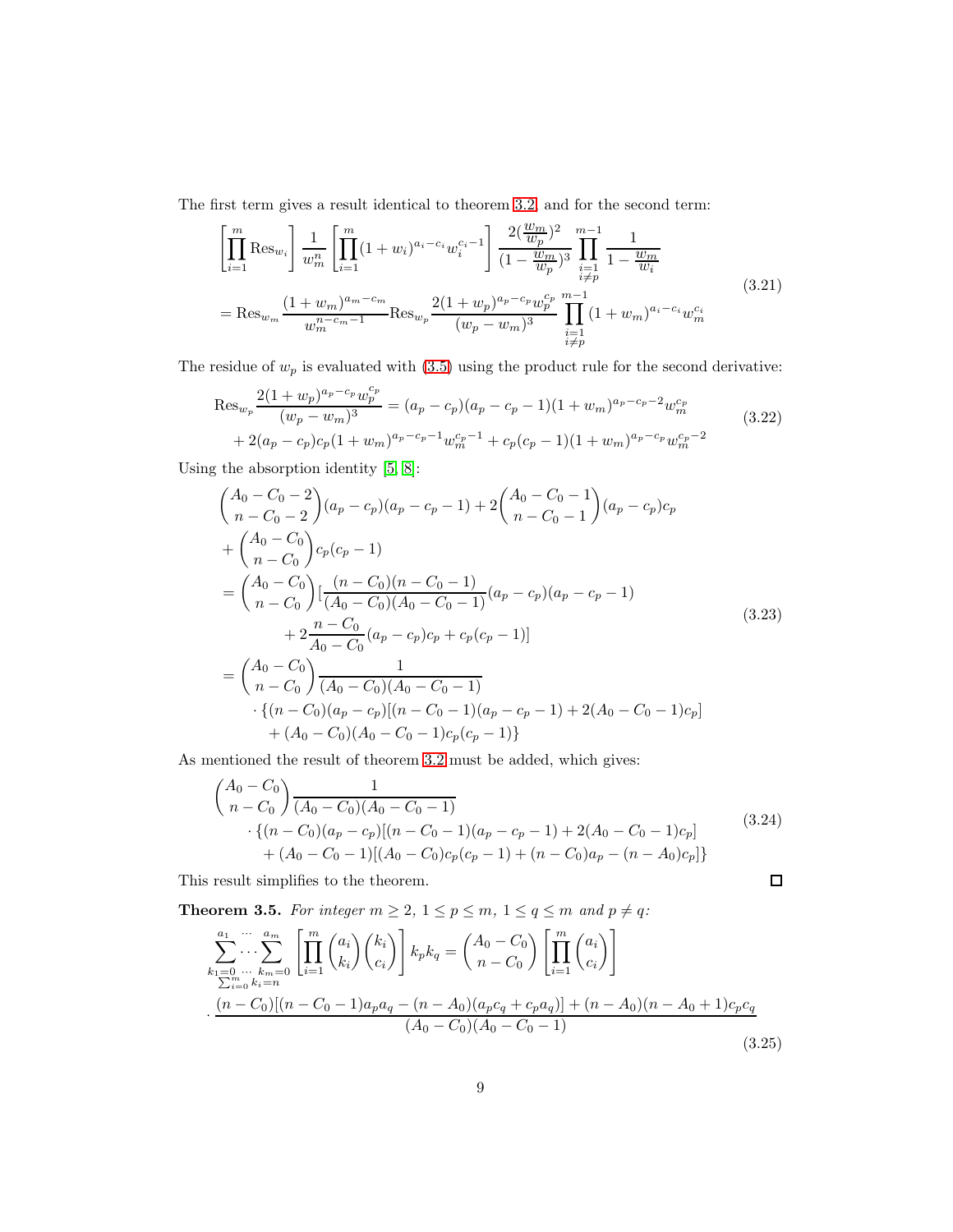*Proof.* The proof is similar to theorem [3.2](#page-6-0) but with two quadratic residues instead of one.

$$
\operatorname{Res}_{w_m} \frac{(1+w_m)^{a_m-c_m}}{w_m^{n-c_{m-1}}} \operatorname{Res}_{w_p} \frac{(1+w_p)^{a_p-c_p} w_p^{c_p}}{(w_p - w_m)^2} \operatorname{Res}_{w_q} \frac{(1+w_q)^{a_p-c_p} w_q^{c_p}}{(w_q - w_m)^2} \cdot \prod_{\substack{i=1 \ i \neq p, i \neq q}}^{m-1} (1+w_m)^{a_i-c_i} w_m^{c_i}
$$
\n(3.26)

The two last residues are given by [\(3.15\)](#page-6-1), and multiplying these out gives:

$$
[(a_p - c_p)(1 + w_m)^{a_p - c_p - 1}w_m^{c_p} + c_p(1 + w_m)^{a_p - c_p}w_m^{c_p - 1}]
$$
  
\n
$$
\cdot [(a_q - c_q)(1 + w_m)^{a_q - c_q - 1}w_m^{c_q} + c_q(1 + w_m)^{a_q - c_q}w_m^{c_q - 1}]
$$
  
\n
$$
= (a_p - c_p)(a_q - c_q)(1 + w_m)^{a_p - c_p + a_q - c_q - 2}w_m^{c_p + c_q}
$$
  
\n
$$
+ [(a_p - c_p)c_q + (a_q - c_q)c_p](1 + w_m)^{a_p - c_p + a_q - c_q - 1}w_m^{c_p + c_q - 1}
$$
  
\n
$$
+ c_p c_q(1 + w_m)^{a_p - c_p + a_q - c_q}w_m^{c_p + c_q - 2}
$$
\n(3.27)

This yields the following:

$$
\begin{aligned}\n\binom{A_0 - C_0 - 2}{n - C_0 - 2}(a_p - c_p)(a_q - c_q) + \binom{A_0 - C_0 - 1}{n - C_0 - 1}[(a_p - c_p)c_q + (a_q - c_q)c_p] \\
&+ \binom{A_0 - C_0}{n - C_0}c_p c_q\n\end{aligned} \tag{3.28}
$$

and using again the absorption identity:

$$
\begin{aligned}\n\binom{A_0 - C_0}{n - C_0} & \frac{1}{(A_0 - C_0)(A_0 - C_0 - 1)} \\
& \cdot \left\{ (n - C_0)[(n - C_0 - 1)(a_p - c_p)(a_q - c_q) + (A_0 - C_0 - 1)((a_p - c_p)c_q + (a_q - c_q)c_p) \right\} \\
& \quad + (A_0 - C_0)(A_0 - C_0 - 1)c_p c_q \right\}\n\end{aligned} \tag{3.29}
$$

This result simplifies to the theorem.

<span id="page-9-0"></span>**Theorem 3.6.** For integer  $m \geq 1$ :

$$
\sum_{k_1=0 \atop \sum i=0}^{a_1 \cdots} \sum_{k_m=0}^{a_m} \left[ \prod_{i=1}^m {a_i \choose k_i} {k_i \choose c_i} \right] \left( \sum_{i=1}^m x_i k_i \right) \left( \sum_{i=1}^m y_i k_i \right)
$$
\n
$$
= \binom{A_0 - C_0}{n - C_0} \left[ \prod_{i=1}^m {a_i \choose c_i} \right] \frac{1}{(A_0 - C_0)(A_0 - C_0 - 1)}
$$
\n
$$
\cdot \left\{ (n - C_0) [(n - C_0 - 1)A_1 A_1^* + (n - A_0)(C_{1,1}^* - A_{1,1}^* - A_1 C_1^* - A_1^* C_1)] \right\}
$$
\n
$$
+ (n - A_0)(n - A_0 + 1)C_1 C_1^*
$$
\n(3.30)

 $\Box$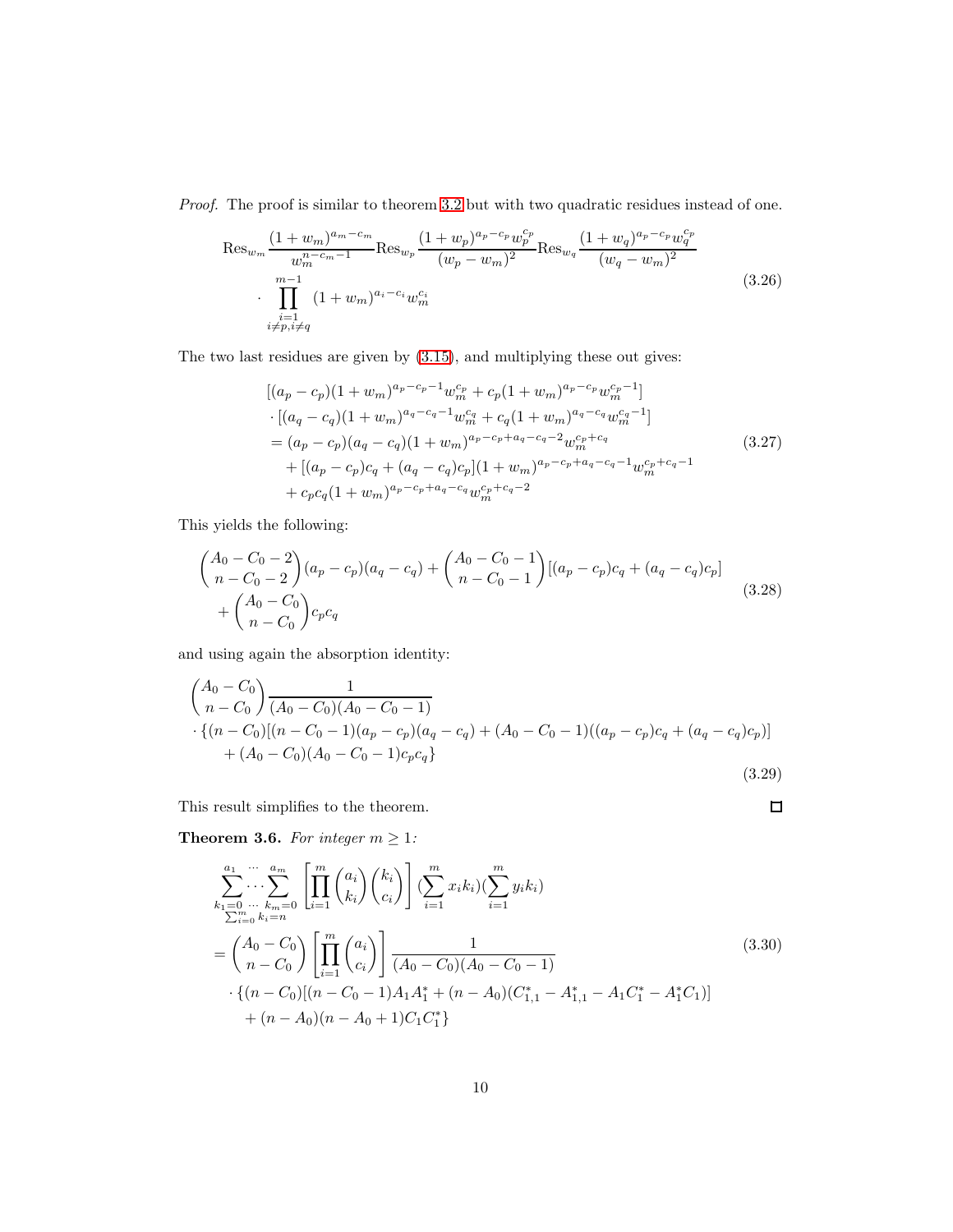*Proof.* The product in the summand becomes:

$$
\left(\sum_{i=1}^{m} x_{i} k_{i}\right) \left(\sum_{i=1}^{m} y_{i} k_{i}\right) = \sum_{\substack{i=1 \ i \neq j}}^{m} \sum_{j=1}^{m} x_{i} y_{j} k_{i} k_{j} + \sum_{i=1}^{m} x_{i} y_{i} k_{i}^{2}
$$
\n(3.31)

Changing the order of summation as in [\(3.1\)](#page-4-0) and using theorem [3.4](#page-7-0) and [3.5.](#page-8-0)

$$
\sum_{i=1}^{m} \sum_{j=1}^{m} x_i y_j \{(n - C_0)[(n - C_0 - 1)a_i a_j - (n - A_0)(a_i c_j + c_i a_j)]
$$
  
+ 
$$
(n - A_0)(n - A_0 + 1)c_i c_j \}
$$
  
+ 
$$
\sum_{i=1}^{m} x_i y_i \{(n - C_0)[(n - C_0 - 1)a_i^2 + (n - A_0)(c_i - a_i - 2a_i c_i)]
$$
  
+ 
$$
(n - A_0)(n - A_0 + 1)c_i^2 \}
$$
  
= 
$$
\sum_{i=1}^{m} \sum_{j=1}^{m} x_i y_j \{(n - C_0)[(n - C_0 - 1)a_i a_j - (n - A_0)(a_i c_j + c_i a_j)]
$$
  
+ 
$$
(n - A_0)(n - A_0 + 1)c_i c_j \}
$$
  
+ 
$$
\sum_{i=1}^{m} x_i y_i (n - C_0)[(n - A_0)(c_i - a_i)
$$
  
= 
$$
(n - C_0)[(n - C_0 - 1)A_1 A_1^* + (n - A_0)(C_{1,1}^* - A_{1,1}^* - A_1 C_1^* - A_1^* C_1)]
$$
  
+ 
$$
(n - A_0)(n - A_0 + 1)C_1 C_1^*
$$
 (11)

<span id="page-10-0"></span>**Theorem 3.7.** For integer  $m \geq 1$ :

$$
\sum_{k_1=0}^{a_1} \cdots \sum_{k_m=0}^{a_m} \left[ \prod_{i=1}^m {a_i \choose k_i} {k_i \choose c_i} \right] \left( \sum_{i=1}^m x_i k_i \right)^2 = {A_0 - C_0 \choose n - C_0} \left[ \prod_{i=1}^m {a_i \choose c_i} \right]
$$
  

$$
\sum_{i=0}^m \sum_{k_i=n}^{m_i} k_i = n
$$
  

$$
\cdot \frac{(n - C_0)[(n - C_0 - 1)A_1^2 + (n - A_0)(C_2 - A_2 - 2A_1C_1)] + (n - A_0)(n - A_0 + 1)C_1^2}{(A_0 - C_0)(A_0 - C_0 - 1)}
$$
 (3.33)

 $\Box$ 

*Proof.* In theorem [3.6](#page-9-0) taking  $y_i = x_i$ , then  $A_1^* = A_1$ ,  $C_1^* = C_1$ ,  $A_{1,1}^* = A_2$  and  $C_{1,1}^* = C_2$ , giving this theorem.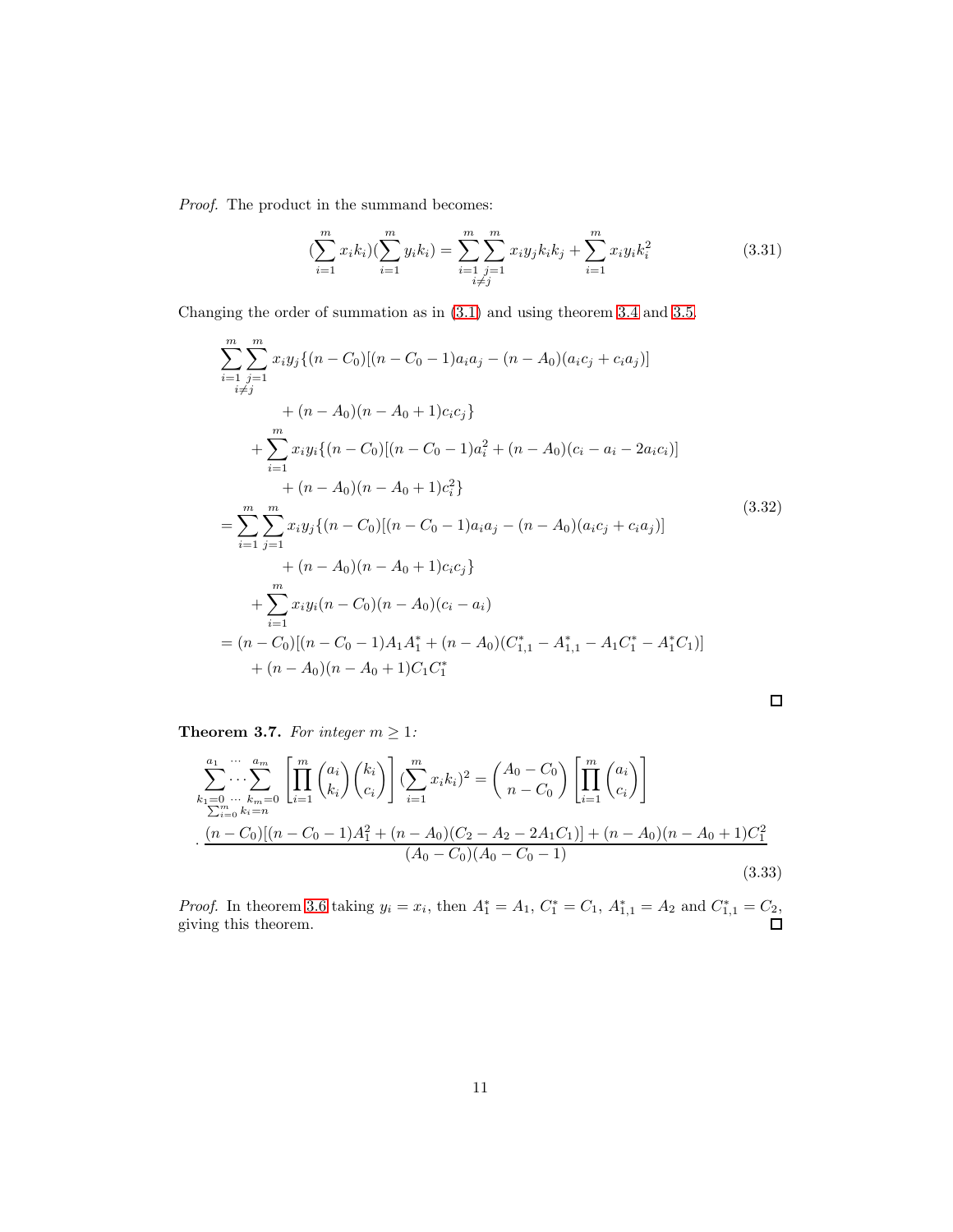<span id="page-11-0"></span>Theorem 3.8.

$$
\sum_{\substack{k_1=0 \ \dots \ k_m=0}}^{a_1 \ \dots \ a_m} \left[ \prod_{i=1}^m {a_i \choose k_i} {k_i \choose c_i} \right] \left| \sum_{i=1}^m x_i k_i \right|^2
$$
\n
$$
= {A_0 - C_0 \choose n - C_0} \left[ \prod_{i=1}^m {a_i \choose c_i} \right] \frac{1}{(A_0 - C_0)(A_0 - C_0 - 1)}
$$
\n
$$
\cdot \left\{ (n - C_0) [(n - C_0 - 1)|A_1|^2 + (n - A_0)(C_{\text{abs}} - A_{\text{abs}} - A_1 \overline{C_1} - \overline{A_1} C_1)] + (n - A_0)(n - A_0 + 1)|C_1|^2 \right\}
$$
\n(3.34)

*Proof.* For this theorem the following is used.

$$
\sum_{i=1}^{m} x_{i} k_{i} |^{2} = \left[ \text{Re}(\sum_{i=1}^{m} x_{i} k_{i}) \right]^{2} + \left[ \text{Im}(\sum_{i=1}^{m} x_{i} k_{i}) \right]^{2}
$$

$$
= (\sum_{i=0}^{m} \text{Re}(x_{i}) k_{i})^{2} + (\sum_{i=0}^{m} \text{Im}(x_{i}) k_{i})^{2}
$$
(3.35)

Both of these terms are evaluated by theorem [3.7,](#page-10-0) replacing  $x_i$  by  $\text{Re}(x_i)$  and then by  $Im(x<sub>i</sub>)$ , and then the results are added, using the following.

$$
\left(\sum_{i=1}^{m} \text{Re}(x_i) a_i\right)^2 + \left(\sum_{i=1}^{m} \text{Im}(x_i) a_i\right)^2 = \left[\text{Re}\left(\sum_{i=1}^{m} x_i a_i\right)\right]^2 + \left[\text{Im}\left(\sum_{i=1}^{m} x_i a_i\right)\right]^2 = |A_1|^2 \tag{3.36}
$$

$$
\left(\sum_{i=1}^{m} \text{Re}(x_i)c_i\right)^2 + \left(\sum_{i=1}^{m} \text{Im}(x_i)c_i\right)^2 = \left[\text{Re}\left(\sum_{i=1}^{m} x_ic_i\right)\right]^2 + \left[\text{Im}\left(\sum_{i=1}^{m} x_ic_i\right)\right]^2 = |C_1|^2 \tag{3.37}
$$

$$
\sum_{i=1}^{m} \text{Re}^{2}(x_{i}) a_{i} + \sum_{i=1}^{m} \text{Im}^{2}(x_{i}) a_{i} = \sum_{i=1}^{m} [\text{Re}^{2}(x_{i}) + \text{Im}^{2}(x_{i})] a_{i} = \sum_{i=1}^{m} |x_{i}|^{2} a_{i} = A_{\text{abs}} \quad (3.38)
$$

$$
\sum_{i=1}^{m} \text{Re}^{2}(x_{i})c_{i} + \sum_{i=1}^{m} \text{Im}^{2}(x_{i})c_{i} = \sum_{i=1}^{m} [\text{Re}^{2}(x_{i}) + \text{Im}^{2}(x_{i})]c_{i} = \sum_{i=1}^{m} |x_{i}|^{2}c_{i} = C_{\text{abs}} \quad (3.39)
$$

and using for complex  $a, c: 2[Re(a)Re(c) + Im(a)Im(c)] = a\overline{c} + \overline{a}c$  [\[1\]](#page-23-5):

$$
2[(\sum_{i=1}^{m} \text{Re}(x_i)a_i)(\sum_{i=1}^{m} \text{Re}(x_i)c_i) + (\sum_{i=1}^{m} \text{Im}(x_i)a_i)(\sum_{i=1}^{m} \text{Im}(x_i)a_i)]
$$
  
= 2[Re( $\sum_{i=1}^{m} x_i a_i$ )Re( $\sum_{i=1}^{m} x_i c_i$ ) + Im( $\sum_{i=1}^{m} x_i a_i$ )Im( $\sum_{i=1}^{m} x_i c_i$ )]  
= A<sub>1</sub> $\overline{C_1} + \overline{A_1}C_1$  (3.40)

and the theorem is proved.

 $\Box$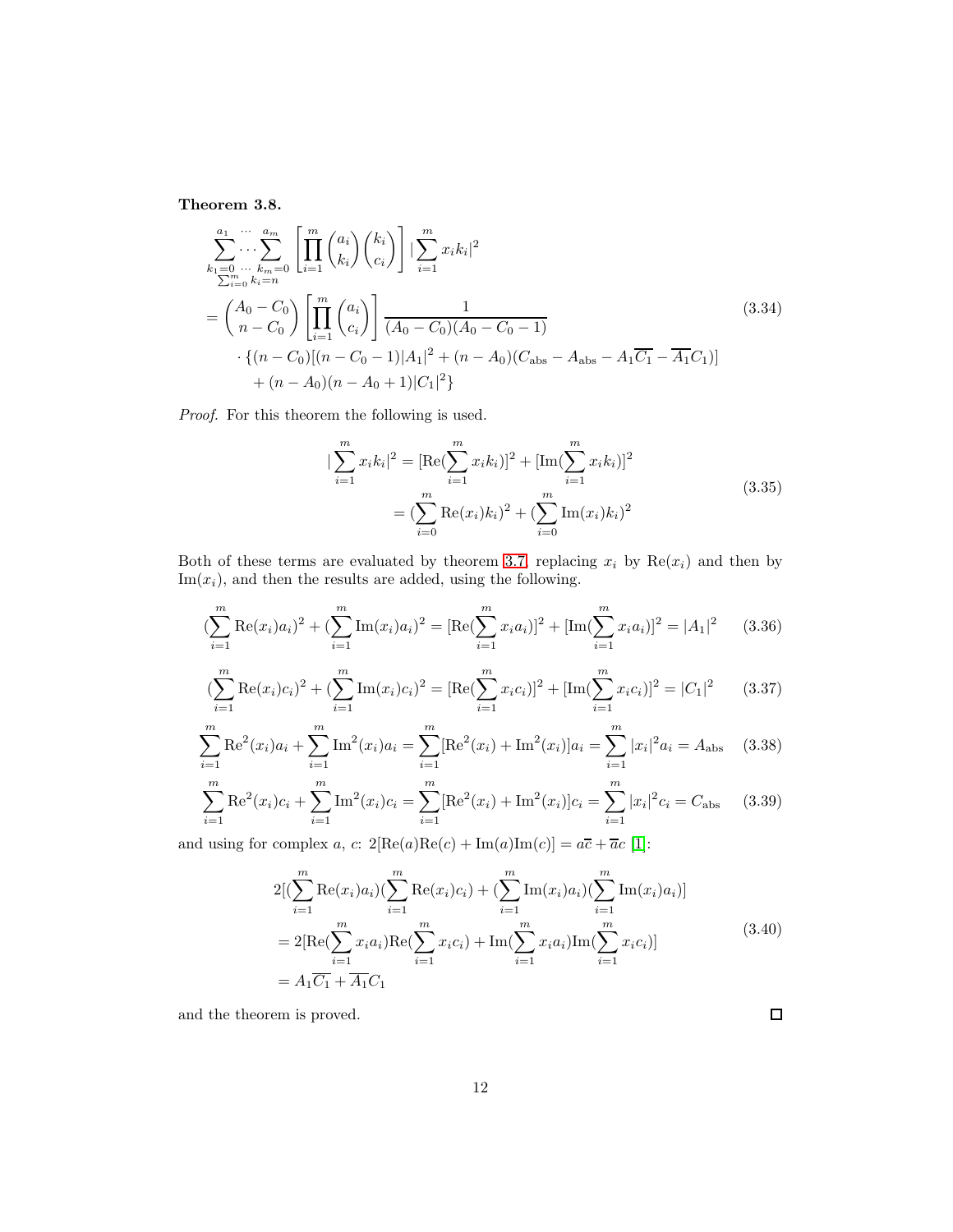Theorem 3.9.

$$
\sum_{k_1=0}^{a_1} \cdots \sum_{k_m=0}^{a_m} \left[ \prod_{i=1}^m {a_i \choose k_i} {k_i \choose c_i} \right] \sum_{i=1}^m x_i k_i^2
$$
\n
$$
= {A_0 - C_0 \choose n - C_0} \left[ \prod_{i=1}^m {a_i \choose c_i} \right] \frac{1}{(A_0 - C_0)(A_0 - C_0 - 1)}
$$
\n
$$
\cdot \left\{ (n - C_0) [(n - C_0 - 1)A_{1,2} + (n - A_0)(C_1 - A_1 - 2S_{1,1})] + (n - A_0)(n - A_0 + 1)C_{1,2} \right\}
$$
\n(3.41)

*Proof.* Changing the order of summation as in [\(3.1\)](#page-4-0) and using theorem [3.4.](#page-7-0)

$$
\sum_{i=1}^{m} x_i \{(n - C_0)[(n - C_0 - 1)a_i^2 + (n - A_0)(c_i - a_i - 2a_i c_i)]
$$
  
+  $(n - A_0)(n - A_0 + 1)c_i^2\}$   
=  $(n - C_0)[(n - C_0 - 1)A_{1,2} + (n - A_0)(C_1 - A_1 - 2S_{1,1})]$   
+  $(n - A_0)(n - A_0 + 1)C_{1,2}$  (3.42)

 $\Box$ 

<span id="page-12-0"></span>**Theorem 3.10.** For integer  $m \ge 1$  and  $1 \le p \le m$ :

$$
\sum_{k_1=0 \atop 2m \equiv 0 \atop 2m \equiv 0}^{a_1 \cdots a_m} \left[ \prod_{i=1}^m {a_i \choose k_i} {k_i \choose c_i} \right] k_p^3
$$
\n
$$
= \binom{A_0 - C_0}{n - C_0} \left[ \prod_{i=1}^m {a_i \choose c_i} \right] \frac{1}{(A_0 - C_0)(A_0 - C_0 - 1)(A_0 - C_0 - 2)}
$$
\n
$$
\cdot \{(n - C_0)(n - C_0 - 1)[(n - C_0 - 2)a_p^3 - (n - A_0)(3a_p^2c_p + 3a_p^2 - 3a_pc_p - a_p + c_p)] - (n - A_0)(n - A_0 + 1)[(n - A_0 + 2)c_p^3 - (n - C_0)(3a_pc_p^2 - 3c_p^2 + 3a_pc_p + a_p - c_p)]\}
$$
\n(3.43)

 $Proof.$  The following modified infinite geometric series  $[7]$  is used:

$$
\sum_{k=0}^{\infty} k^3 w^k = \frac{w}{(1-w)^2} + \frac{6w^2}{(1-w)^3} + \frac{6w^3}{(1-w)^4}
$$
(3.44)

The first two terms gives a result identical to theorem [3.2](#page-6-0) and [3.4,](#page-7-0) and for the third term:

$$
\left[\prod_{i=1}^{m} \text{Res}_{w_{i}}\right] \frac{1}{w_{m}^{n}} \left[\prod_{i=1}^{m} (1+w_{i})^{a_{i}-c_{i}} w_{i}^{c_{i}-1}\right] \frac{6(\frac{w_{m}}{w_{p}})^{3}}{(1-\frac{w_{m}}{w_{p}})^{4}} \prod_{\substack{i=1 \ i \neq p}}^{m-1} \frac{1}{1-\frac{w_{m}}{w_{i}}}
$$
\n
$$
= \text{Res}_{w_{m}} \frac{(1+w_{m})^{a_{m}-c_{m}}}{w_{m}^{n-c_{m}-2}} \text{Res}_{w_{p}} \frac{6(1+w_{p})^{a_{p}-c_{p}} w_{p}^{c_{p}}}{(w_{p}-w_{m})^{4}} \prod_{\substack{i=1 \ i \neq p}}^{m-1} (1+w_{m})^{a_{i}-c_{i}} w_{m}^{c_{i}}
$$
\n
$$
(3.45)
$$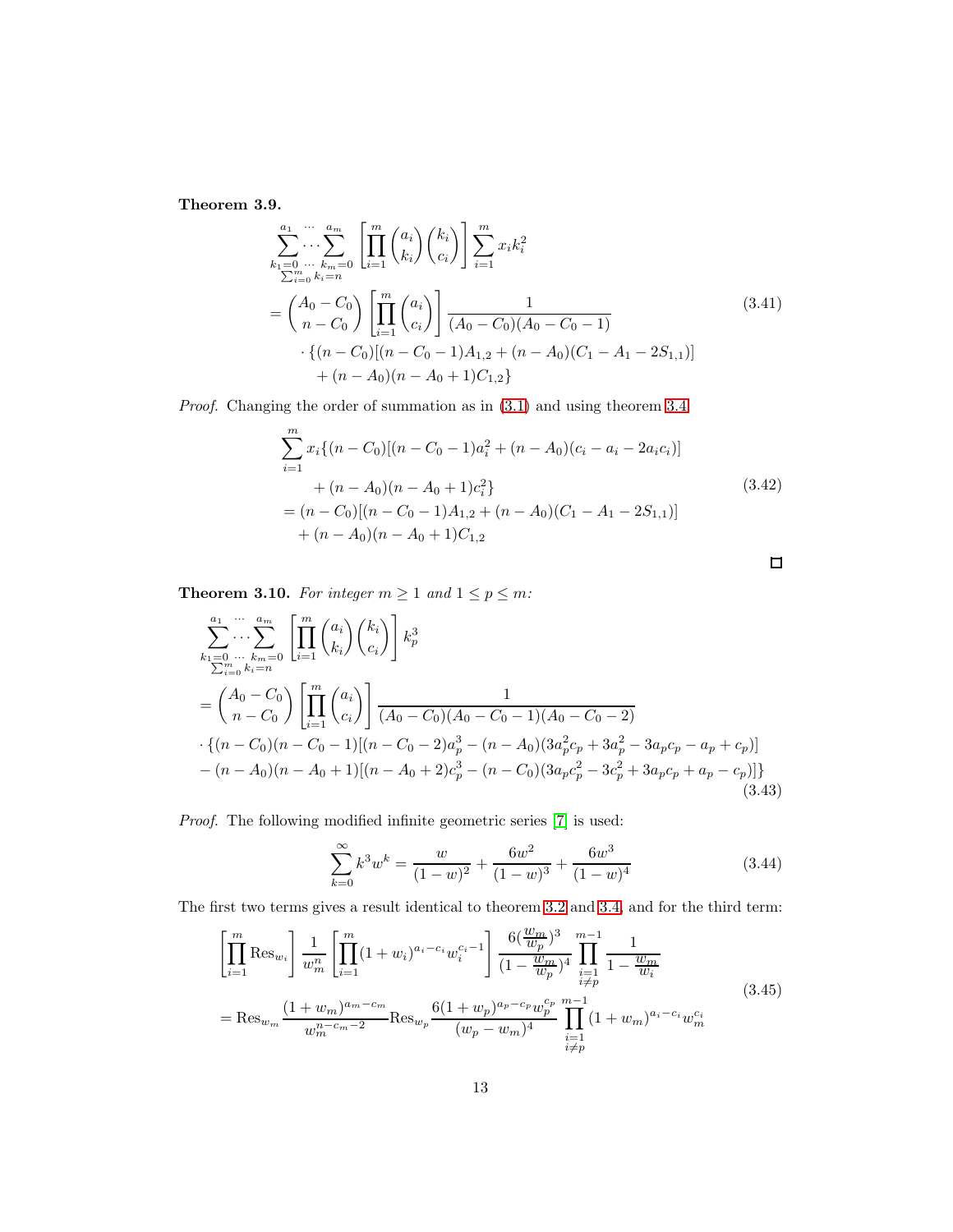The residue of  $w_p$  is evaluated with  $(3.5)$  using the product rule for the third derivative:

$$
\operatorname{Res}_{w_p} \frac{6(1+w_p)^{a_p-c_p} w_p^{c_p}}{(w_p-w_m)^4}
$$
  
=  $(a_p-c_p)(a_p-c_p-1)(a_p-c_p-2)(1+w_m)^{a_p-c_p-3}w_m^{c_p}$   
+  $3(a_p-c_p)(a_p-c_p-1)c_p(1+w_m)^{a_p-c_p-2}w_m^{c_p-1}$   
+  $3(a_p-c_p)c_p(c_p-1)(1+w_m)^{a_p-c_p-1}w_m^{c_p-2}$   
+  $c_p(c_p-1)(c_p-2)(1+w_m)^{a_p-c_p}w_m^{c_p-3}$  (3.46)

Using the absorption identity [\[5,](#page-23-3) [8\]](#page-23-4) as in theorem [3.4,](#page-7-0) and adding as mentioned the result of theorem [3.2](#page-6-0) and [3.4:](#page-7-0)

$$
\begin{aligned}\n&\left(\begin{array}{c}\nA_0 - C_0 \\
n - C_0\n\end{array}\right) \frac{1}{(A_0 - C_0)(A_0 - C_0 - 1)(A_0 - C_0 - 2)} \\
&\cdot \{(n - C_0)(n - C_0 - 1)(a_p - c_p)(a_p - c_p - 1) \\
&\cdot \left[(n - C_0 - 2)(a_p - c_p - 2) + 3(A_0 - C_0 - 2)c_p\right] \\
&\quad + (A_0 - C_0 - 1)(A_0 - C_0 - 2)c_p(c_p - 1) \\
&\cdot \left[(A_0 - C_0)(c_p - 2) + 3(n - C_0)(a_p - c_p)\right] \\
&\quad + (A_0 - C_0 - 2)[3(n - c_0)(a_p - c_p)((n - C_0 - 1)(a_p - c_p - 1) + 2(A_0 - C_0 - 1)c_p) \\
&\quad + (A_0 - C_0 - 1)(3(A_0 - C_0)c_p(c_p - 1) + (n - C_0)a_p - (n - A_0)c_p)\right]\n\end{aligned}
$$
\n(3.47)

 $\Box$ 

This result simplifies to the theorem.

<span id="page-13-0"></span>**Theorem 3.11.** For integer  $m \geq 2$ ,  $1 \leq p \leq m$ ,  $1 \leq q \leq m$  and  $p \neq q$ :

$$
\sum_{k_1=0 \atop 2m}^{a_1 \atop 2m} \cdots \sum_{k_m=0}^{a_m} \left[ \prod_{i=1}^m \binom{a_i}{k_i} \binom{k_i}{c_i} \right] k_p k_q^2
$$
\n
$$
= \binom{A_0 - C_0}{n - C_0} \left[ \prod_{i=1}^m \binom{a_i}{c_i} \right] \frac{1}{(A_0 - C_0)(A_0 - C_0 - 1)(A_0 - C_0 - 2)}
$$
\n
$$
\cdot \left\{ (n - C_0)(n - C_0 - 1)[(n - C_0 - 2)a_p a_q^2 - (n - A_0)(c_p a_q^2 + a_p a_q - a_p c_q + 2a_p a_q c_q)] - (n - A_0)(n - A_0 + 1)[(n - A_0 + 2)c_p c_q^2 - (n - C_0)(a_p c_q^2 - c_p c_q + c_p a_q + 2c_p a_q c_q)] \right\}
$$
\n(3.48)

*Proof.* The proof is similar to theorem [3.5](#page-8-0) but with two quadratic and one cubic residues instead of two quadratic residues.

$$
\operatorname{Res}_{w_m} \frac{(1+w_m)^{a_m-c_m}}{w_m^{n-c_m-2}} \operatorname{Res}_{w_p} \frac{(1+w_p)^{a_p-c_p}w_p^{c_p}}{(w_p-w_m)^2} + \operatorname{Res}_{w_q} \frac{2(1+w_q)^{a_p-c_p}w_q^{c_p}}{(w_q-w_m)^3} \prod_{\substack{i=1 \ i \neq p, i \neq q}}^{m-1} (1+w_m)^{a_i-c_i}w_m^{c_i}
$$
\n(3.49)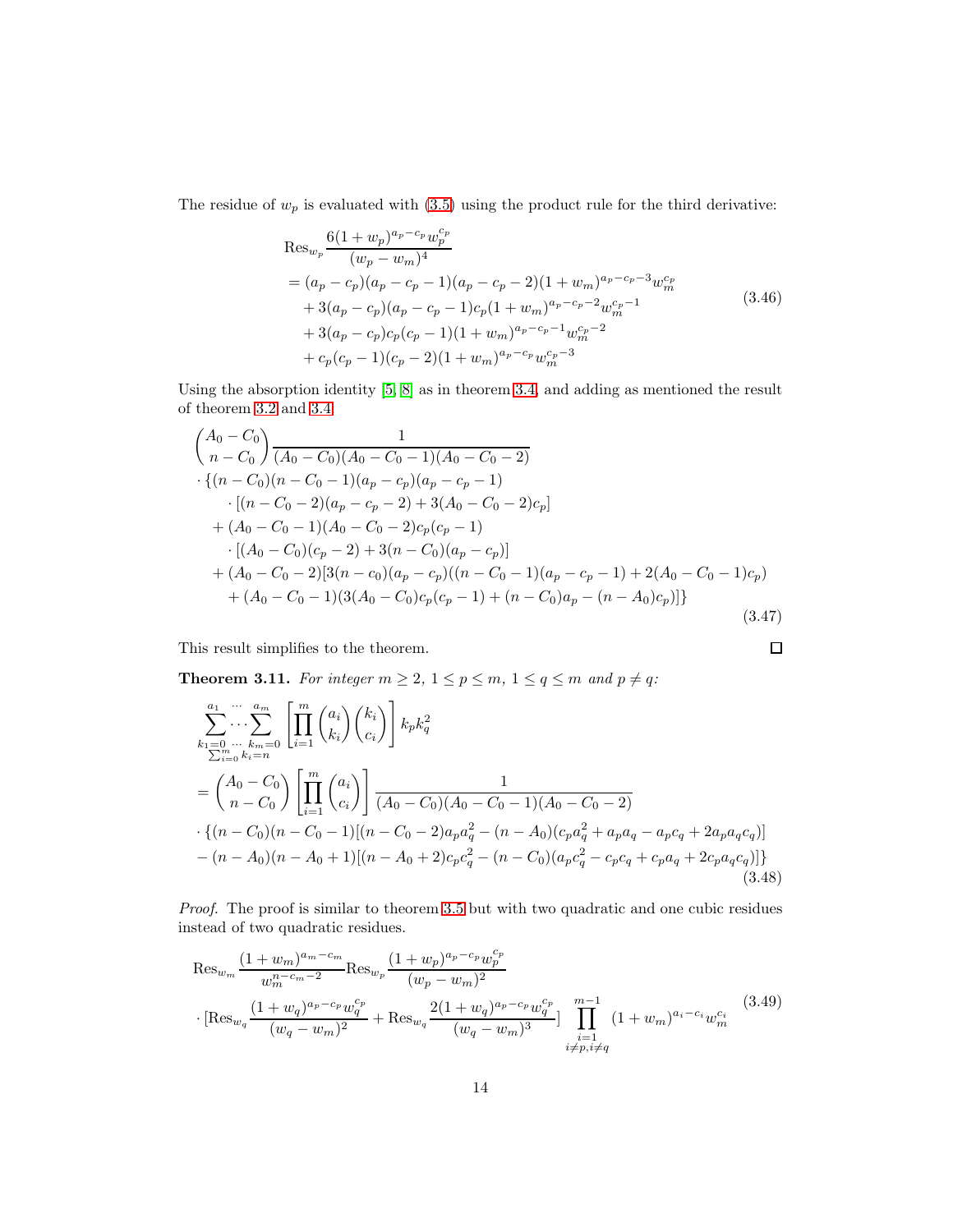The first product gives a result identical to theorem [3.5,](#page-8-0) and for the second product the residues are given by [\(3.15\)](#page-6-1), and multiplying these out gives:

$$
[(a_p - c_p)(1 + w_m)^{a_p - c_p - 1}w_m^{c_p} + c_p(1 + w_m)^{a_p - c_p}w_m^{c_p - 1}]
$$
  
\n
$$
\cdot [(a_q - c_q)(a_q - c_q - 1)(1 + w_m)^{a_q - c_q - 2}w_m^{c_q} + 2(a_q - c_q)c_q(1 + w_m)^{a_q - c_q - 1}w_m^{c_q - 1}
$$
  
\n
$$
+ c_q(c_q - 1)(1 + w_m)^{a_q - c_q}w_m^{c_q - 2}]
$$
  
\n
$$
= (a_p - c_p)(a_q - c_q)(a_q - c_q - 1)(1 + w_m)^{a_p - c_p + a_q - c_q - 3}w_m^{c_p + c_q}
$$
  
\n
$$
+ [c_p(a_q - c_q)(a_q - c_q - 1) + 2(a_p - c_p)(a_q - c_q)c_q](1 + w_m)^{a_p - c_p + a_q - c_q - 2}w_m^{c_p + c_q - 1}
$$
  
\n
$$
+ [(a_p - c_p)c_q(c_q - 1) + 2c_p(a_q - c_q)c_q](1 + w_m)^{a_p - c_p + a_q - c_q - 1}w_m^{c_p + c_q - 2}
$$
  
\n
$$
+ c_p c_q(c_q - 1)(1 + w_m)^{a_p - c_p + a_q - c_q}w_m^{c_p + c_q - 3}
$$
\n(3.50)

Using the absorption identity [\[5,](#page-23-3) [8\]](#page-23-4) as in theorem [3.10,](#page-12-0) and adding as mentioned the result of theorem [3.5:](#page-8-0)

$$
\begin{aligned}\n&\left(\begin{array}{c}\nA_0 - C_0 \\
n - C_0\n\end{array}\right) \frac{1}{(A_0 - C_0)(A_0 - C_0 - 1)(A_0 - C_0 - 2)} \\
&\cdot \{(n - C_0)(n - C_0 - 1)(a_q - c_q)[(n - C_0 - 2)(a_p - c_p)(a_q - c_q - 1) \\
&\quad + (A_0 - C_0 - 2)(c_p(a_q - c_q - 1) + 2(a_p - c_p)c_q)\n\end{array}\n\right] \\
&\quad + (A_0 - C_0 - 1)(A_0 - C_0 - 2)c_q[(A_0 - C_0)c_p(c_q - 1) \\
&\quad + (n - C_0)((a_p - c_p)(c_q - 1) + 2c_p(a_q - c_q))]\n\end{aligned}\n\tag{3.51}
$$
\n
$$
+ (A_0 - C_0 - 2)[(n - A_0)(n - A_0 + 1)c_pc_q \\
&\quad + (n - C_0)((n - C_0 - 1)a_p a_q - (n - A_0)(a_p c_q + c_p a_q))]\n\}
$$

This result simplifies to the theorem.

$$
\Box
$$

<span id="page-14-0"></span>**Theorem 3.12.** For integer  $m \geq 3$ ,  $1 \leq p \leq m$ ,  $1 \leq q \leq m$ ,  $1 \leq r \leq m$ ,  $p \neq q \neq r$  and  $p \neq r$ :

$$
\sum_{k_1=0}^{a_1} \cdots \sum_{k_m=0}^{a_m} \left[ \prod_{i=1}^m {a_i \choose k_i} {k_i \choose c_i} \right] k_p k_q k_r
$$
\n
$$
= {A_0 - C_0 \choose n - C_0} \left[ \prod_{i=1}^m {a_i \choose c_i} \right] \frac{1}{(A_0 - C_0)(A_0 - C_0 - 1)(A_0 - C_0 - 2)}
$$
\n
$$
\cdot \{(n - C_0)(n - C_0 - 1)[(n - C_0 - 2)a_p a_q a_r - (n - A_0)(a_p a_q c_r + a_p c_q a_r + c_p a_q a_r)\}
$$
\n
$$
- (n - A_0)(n - A_0 + 1)[(n - A_0 + 2)c_p c_q c_r - (n - C_0)(c_p c_q a_r + c_p a_q c_r + a_p c_q c_r)]
$$
\n(3.52)

*Proof.* The proof is similar to theorem [3.5](#page-8-0) but with three quadratic residues instead of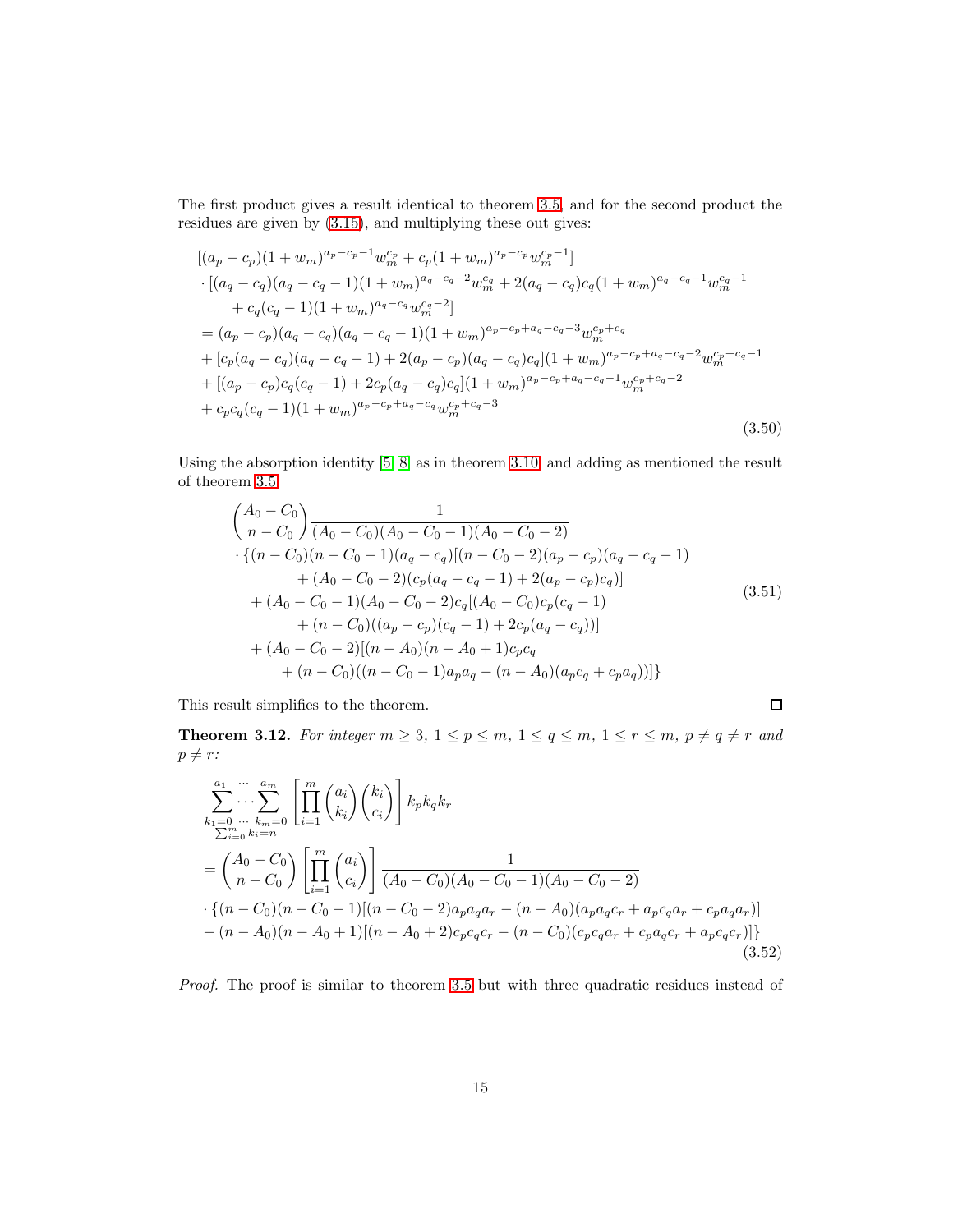two.

$$
\operatorname{Res}_{w_m} \frac{(1+w_m)^{a_m-c_m}}{w_m^{n-c_m-2}} \operatorname{Res}_{w_p} \frac{(1+w_p)^{a_p-c_p} w_p^{c_p}}{(w_p - w_m)^2} \operatorname{Res}_{w_q} \frac{(1+w_q)^{a_p-c_p} w_q^{c_p}}{(w_q - w_m)^2} \cdot \operatorname{Res}_{w_r} \frac{(1+w_r)^{a_p-c_p} w_r^{c_p}}{(w_r - w_m)^2} \prod_{\substack{i=1 \ i \neq p, i \neq q, i \neq r}}^{m-1} (1+w_m)^{a_i-c_i} w_m^{c_i}
$$
\n(3.53)

The three last residues are given by [\(3.15\)](#page-6-1), and multiplying these out gives:

$$
[(a_p - c_p)(1 + w_m)^{a_p - c_p - 1}w_m^{c_p} + c_p(1 + w_m)^{a_p - c_p}w_m^{c_p - 1}]
$$
  
\n
$$
\cdot [(a_q - c_q)(1 + w_m)^{a_q - c_q - 1}w_m^{c_q} + c_q(1 + w_m)^{a_q - c_q}w_m^{c_q - 1}]
$$
  
\n
$$
\cdot [(a_r - c_r)(1 + w_m)^{a_r - c_r - 1}w_m^{c_r} + c_r(1 + w_m)^{a_r - c_r}w_m^{c_r - 1}]
$$
  
\n
$$
= (a_p - c_p)(a_q - c_q)(a_r - c_r)(1 + w_m)^{a_p - c_p + a_q - c_q + a_r - c_r - 3}w_m^{c_p + c_q + c_r}
$$
  
\n
$$
+ [(a_p - c_p)(a_q - c_q)c_r + (a_p - c_p)c_q(a_r - c_r) + c_p(a_q - c_q)(a_r - c_r)]
$$
  
\n
$$
\cdot (1 + w_m)^{a_p - c_p + a_q - c_q + a_r - c_r - 2}w_m^{c_p + c_q + c_r - 1}
$$
  
\n
$$
+ [(a_p - c_p)c_qc_r + c_p(a_q - c_q)c_r + c_p c_q(a_r - c_r)]
$$
  
\n
$$
\cdot (1 + w_m)^{a_p - c_p + a_q - c_q + a_r - c_r - 1}w_m^{c_p + c_q + c_r - 2}
$$
  
\n
$$
+ c_p c_q c_r(1 + w_m)^{a_p - c_p + a_q - c_q + a_r - c_r}w_m^{c_p + c_q + c_r - 3}
$$

Using the absorption identity  $\left[5,\,8\right]$  as in theorem [3.11:](#page-13-0)

$$
\begin{aligned}\n&\left(\begin{matrix}A_0-C_0\\n-C_0\end{matrix}\right) \frac{1}{(A_0-C_0)(A_0-C_0-1)(A_0-C_0-2)} \\
&\cdot \left\{(n-C_0)(n-C_0-1)[(n-C_0-2)(a_p-c_p)(a_q-c_q)(a_r-c_r)+(A_0-C_0-2)\\
&\cdot ((a_p-c_p)(a_q-c_q)c_r+(a_p-c_p)c_q(a_r-c_r)+c_p(a_q-c_q)(a_r-c_r))\right\} \\
&\quad + (A_0-C_0-1)(A_0-C_0-2)[(A_0-C_0)c_pc_qc_r \\
&\quad + (n-C_0)((a_p-c_p)c_qc_r+c_p(a_q-c_q)c_r+c_pc_q(a_r-c_r))]\n\end{aligned}\n\tag{3.55}
$$

This result simplifies to the theorem. **Theorem 3.13.** For integer  $m \geq 1$ :

 $\Box$ 

$$
\sum_{k_1=0}^{a_1} \cdots \sum_{k_m=0}^{a_m} \left[ \prod_{i=1}^m {a_i \choose k_i} {k_i \choose c_i} \right] \left( \sum_{i=1}^m x_i k_i \right)^3
$$
\n
$$
= {A_0 - C_0 \choose n - C_0} \left[ \prod_{i=1}^m {a_i \choose c_i} \right] \frac{1}{(A_0 - C_0)(A_0 - C_0 - 1)(A_0 - C_0 - 2)}
$$
\n
$$
\cdot \left\{ (n - C_0)(n - C_0 - 1)[(n - C_0 - 2)A_1^3 + (n - A_0)(A_3 - C_3 + 3A_1(C_2 - A_2 - A_1C_1))] - (n - A_0)(n - A_0 + 1)[(n - A_0 + 2)C_1^3 + (n - C_0)(C_3 - A_3 + 3C_1(C_2 - A_2 - A_1C_1))] \right\}
$$
\n(3.56)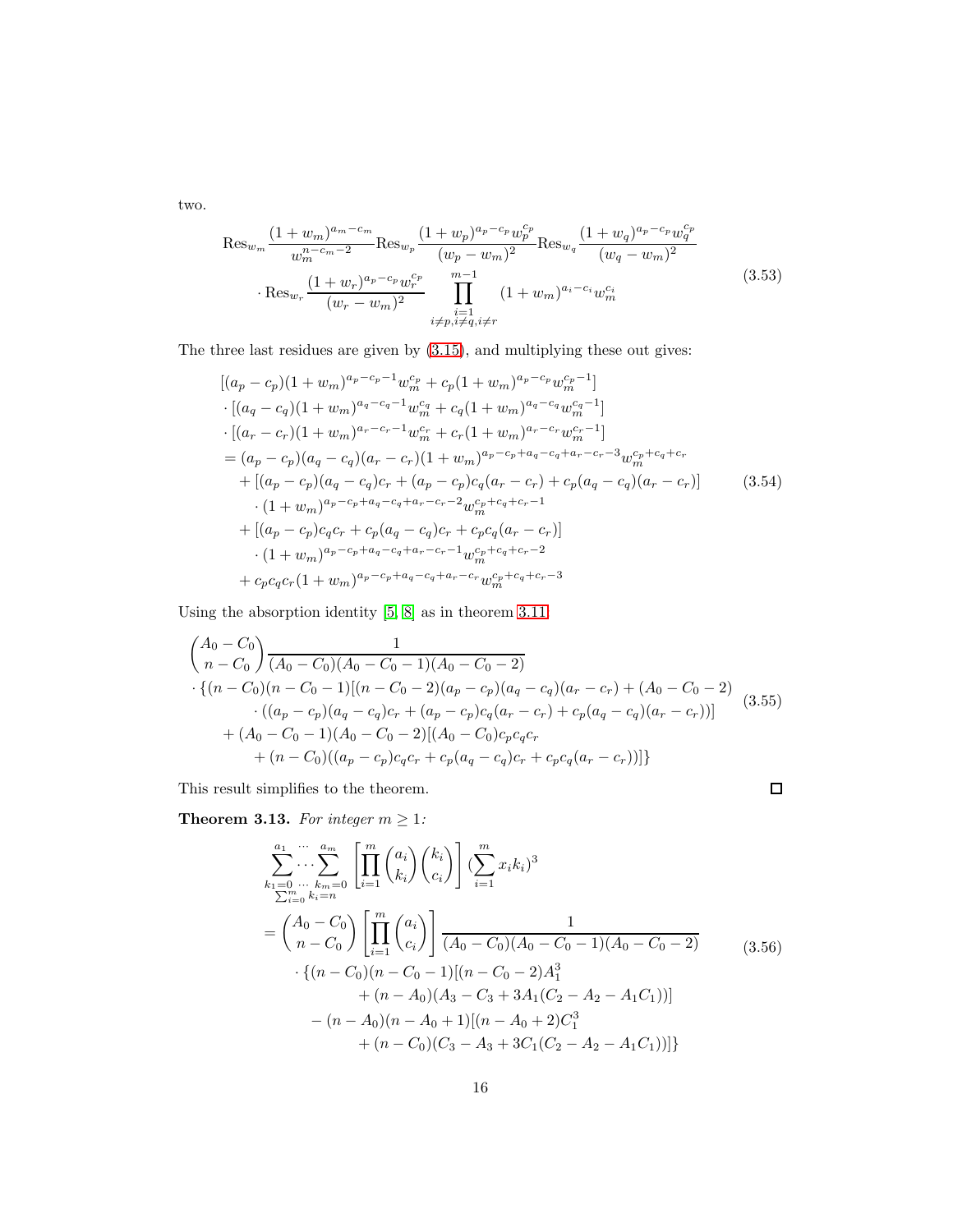*Proof.* The product of the sum in the summand is expressed in sums with unequal indices:

$$
\left(\sum_{i=1}^{m} x_{i} k_{i}\right)^{3} = \sum_{\substack{p=1 \ p \neq q \neq r, \ p \neq r}}^{m} \sum_{\substack{r=1 \ p \neq q}}^{m} x_{p} x_{q} x_{r} k_{p} k_{q} k_{r} + 3 \sum_{\substack{p=1 \ p \neq q}}^{m} \sum_{q=1}^{m} x_{p} x_{q}^{2} k_{p} k_{q}^{2} + \sum_{p=1}^{m} x_{p}^{3} k_{p}^{3} \tag{3.57}
$$

Changing the order of summation, the multiple sum over the products of  $k_p$ ,  $k_q$  and  $k_r$  is substituted from theorems [3.12,](#page-14-0) [3.11](#page-13-0) and [3.10:](#page-12-0)

$$
\sum_{i=1}^{m} \sum_{j=1}^{m} \sum_{k=1}^{m} x_i x_j x_k \{ (n - C_0)(n - C_0 - 1) [(n - C_0 - 2)a_i a_j a_k - 3(n - A_0)a_i a_j c_k] \n- (n - A_0)(n - A_0 - 1) [(n - A_0 - 2)c_i c_j c_k - 3(n - C_0)c_i c_j a_k] \} \n+ 3 \sum_{i=1}^{m} \sum_{j=1}^{m} x_i x_j^2 \{ (n - C_0)(n - C_0 - 1) [(n - C_0 - 2)a_i a_j^2 \n- (n - A_0)(c_i a_j^2 + a_i a_j - a_i c_j + 2a_i a_j c_j)] \n- (n - A_0)(n - A_0 + 1) [(n - A_0 + 2)c_i c_j^2 \n- (n - C_0)(a_i c_j^2 - c_i c_j + c_i a_j + 2c_i a_j c_j)] \} \n+ \sum_{i=1}^{m} x_i^3 \{ (n - C_0)(n - C_0 - 1) [(n - C_0 - 2)a_i^3 - (n - A_0)(3a_i^2 c_i + 3a_i^2 - 3a_i c_i - a_i + c_i)] \n- (n - A_0)(n - A_0 + 1) [(n - A_0 + 2)c_i^3 - (n - C_0)(3a_i c_i^2 - 3c_i^2 + 3a_i c_i + a_i - c_i)] \}
$$

The expresions of  $A_1^3$ ,  $C_1^3$ ,  $A_1^2C_1$  and  $A_1C_1^2$  as sums over unequal indices are given by equation [\(3.3\)](#page-4-2):

$$
(n - C_0)(n - C_0 - 1)[(n - C_0 - 2)A_1^3 - 3(n - A_0)A_1^2C_1]
$$
  
\n
$$
- (n - A_0)(n - A_0 + 1)[(n - A_0 + 2)C_1^3 - 3(n - A_0)A_1C_1^2]
$$
  
\n
$$
- 3\sum_{i=1}^m \sum_{\substack{j=1 \ i \neq j}}^m x_i x_j^2 [(n - C_0)(n - C_0 - 1)(n - A_0)(a_i a_j - a_i c_j)
$$
  
\n
$$
+ (n - A_0)(n - A_0 + 1)(n - C_0)(c_i c_j - c_i a_j)]
$$
  
\n
$$
- \sum_{i=1}^m x_i^3 [(n - C_0)(n - C_0 - 1)(n - A_0)(3a_i^2 - 3a_i c_i - a_i + c_i)
$$
  
\n
$$
+ (n - A_0)(n - A_0 - 1)(n - C_0)(3c_i^2 - 3a_i c_i - a_i + c_i)]
$$
\n(3.59)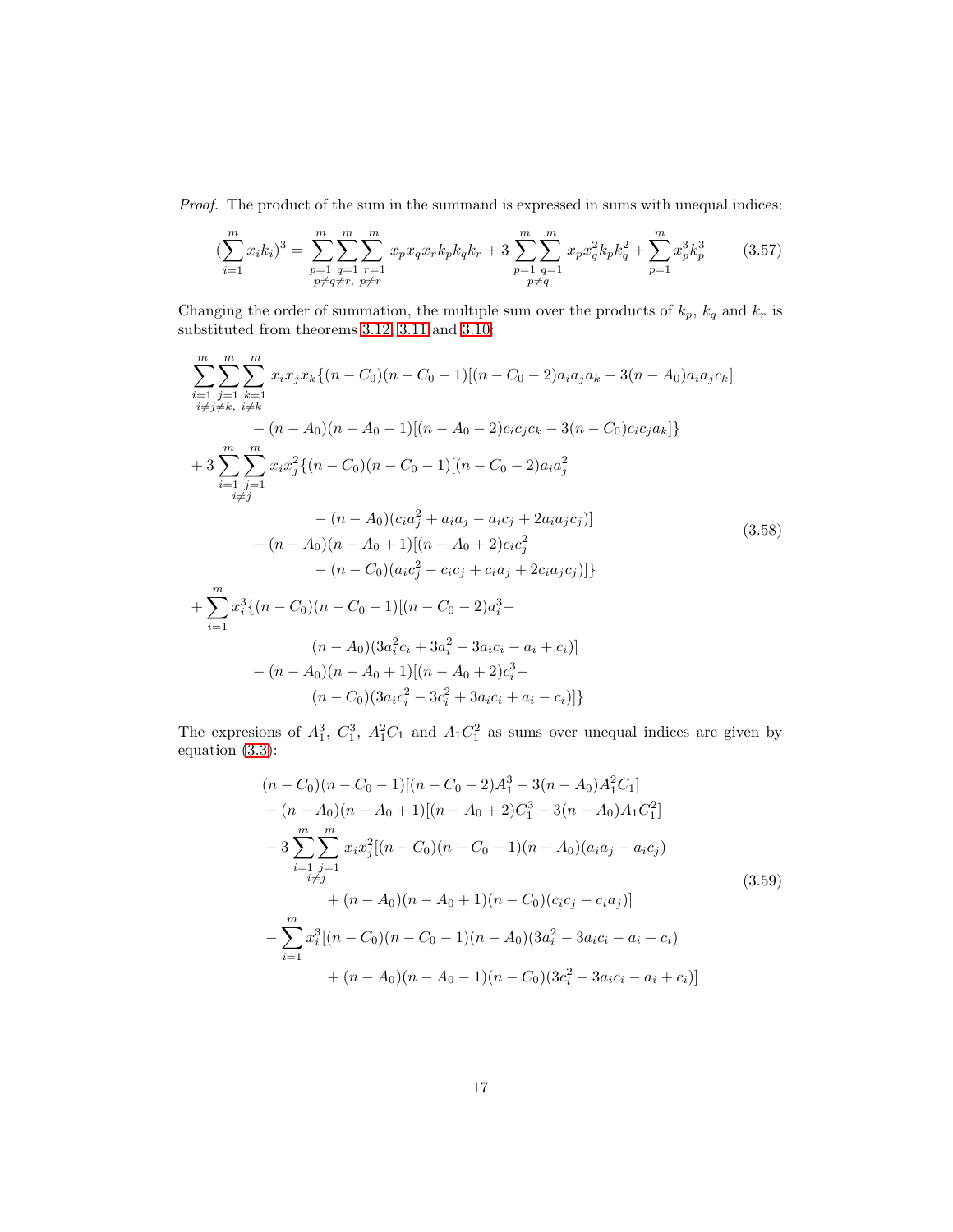The remaining sums can be expressed in  $A_1,\,C_1,\,A_2,\,C_2,\,A_3$  and  $C_3;$ 

$$
(n - C_0)(n - C_0 - 1)[(n - C_0 - 2)A_1^3 - 3(n - A_0)A_1^2C_1]
$$
  
\n
$$
- (n - A_0)(n - A_0 + 1)[(n - A_0 + 2)C_1^3 - 3(n - A_0)A_1C_1^2]
$$
  
\n
$$
+ 3(n - C_0)(n - A_0)[(n - C_0 - 1)(A_1C_2 - A_1A_2)
$$
  
\n
$$
+ (n - A_0 + 1)(C_1A_2 - C_1C_2)]
$$
  
\n
$$
+ (n - C_0)(n - A_0)[(n - C_0 - 1) + (n - A_0 + 1)](A_3 - C_3)
$$
\n(3.60)

 $\Box$ 

 $\Box$ 

This result simplifies to the theorem.

**Theorem 3.14.** For integer  $m \geq 1$ :

$$
\sum_{k_1=0}^{a_1} \cdots \sum_{k_m=0}^{a_m} \left[ \prod_{i=1}^m {a_i \choose k_i} {k_i \choose c_i} \right] \sum_{i=1}^m x_i k_i^3
$$
\n
$$
= {A_0 - C_0 \choose n - C_0} \left[ \prod_{i=1}^m {a_i \choose c_i} \right] \frac{1}{(A_0 - C_0)(A_0 - C_0 - 1)(A_0 - C_0 - 2)}
$$
\n
$$
\cdot \{(n - C_0)(n - C_0 - 1)[(n - C_0 - 2)A_{1,3} + (n - A_0)(A_1 - C_1 - 3(A_{1,2} + S_{2,1} - S_{1,1}))]
$$
\n
$$
- (n - A_0)(n - A_0 + 1)[(n - A_0 + 2)C_{1,3} + (n - C_0)(C_1 - A_1 + 3(C_{1,2} - S_{1,2} - S_{1,1}))]
$$

*Proof.* Changing the order of summation as in [\(3.1\)](#page-4-0) and using theorem [3.10.](#page-12-0)

$$
\sum_{i=1}^{m} x_i \{(n - C_0)(n - C_0 - 1)[(n - C_0 - 2)a_i^3
$$
  
\n
$$
- (n - A_0)(3a_i^2c_i + 3a_i^2 - 3a_ic_i - a_i + c_i)]
$$
  
\n
$$
- (n - A_0)(n - A_0 + 1)[(n - A_0 + 2)c_i^3
$$
  
\n
$$
- (n - C_0)(3a_ic_i^2 - 3c_i^2 + 3a_ic_i + a_i - c_i)]\}
$$
  
\n
$$
= (n - C_0)(n - C_0 - 1)[(n - C_0 - 2)A_{1,3}
$$
  
\n
$$
- (n - A_0)(3S_{2,1} + 3A_{1,2} - 3S_{1,1} - A_1 + C_1)]
$$
  
\n
$$
- (n - A_0)(n - A_0 + 1)[(n - A_0 + 2)C_{1,3}
$$
  
\n
$$
- (n - C_0)(3S_{1,2} - 3C_{1,2} + 3S_{1,1} + A_1 - C_1)]
$$

which results in the theorem.

#### 4 Proof of the Unrestricted Multi-sum Identities

**Theorem 4.1.** For integer  $m \geq 1$ :

$$
\sum_{k_1=0}^{a_1} \cdots \sum_{k_m=0}^{a_m} \prod_{i=1}^m \binom{a_i}{k_i} \binom{k_i}{c_i} = 2^{A_0 - C_0} \prod_{i=1}^m \binom{a_i}{c_i} \tag{4.1}
$$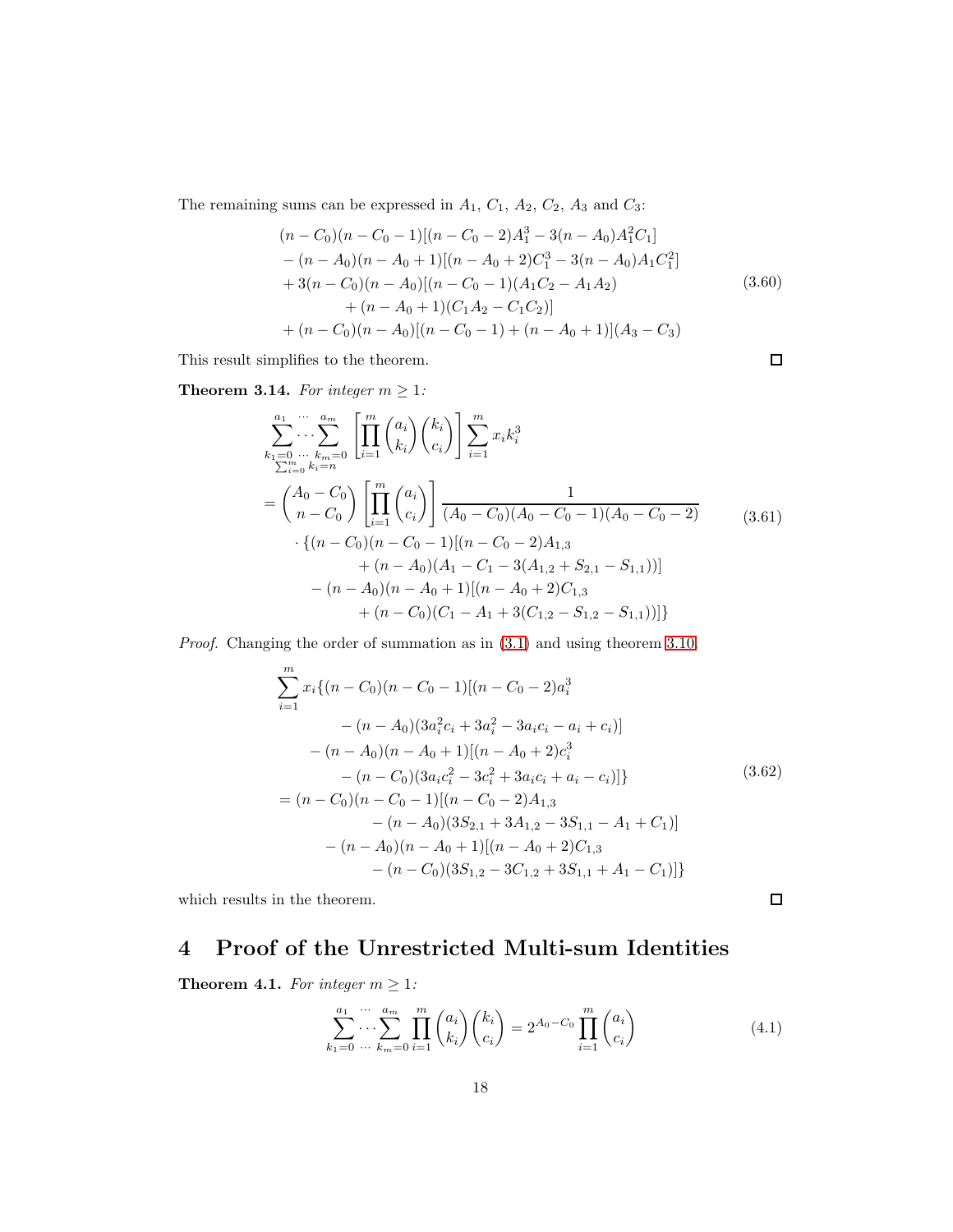*Proof.* The multiple sum of the product on the left side is a product of sums:

$$
\sum_{k_1=0}^{a_1} \cdots \sum_{k_m=0}^{a_m} \prod_{i=1}^m \binom{a_i}{k_i} \binom{k_i}{c_i} = \prod_{i=1}^m \sum_{k_i=0}^{a_i} \binom{a_i}{k_i} \binom{k_i}{c_i}
$$
(4.2)

The trinomial revision identity [\[5,](#page-23-3) [8\]](#page-23-4) is applied as in theorem [3.1:](#page-5-0)

$$
\binom{a_i}{k_i}\binom{k_i}{c_i} = \binom{a_i - c_i}{k_i - c_i}\binom{a_i}{c_i} \tag{4.3}
$$

Because this expression is zero when  $c_i > a_i$ , in the individual sums it can be assumed that  $0 \leq c_i \leq a_i$ . Then each sum can be evaluated as follows, where the upper bound a can be replaced by  $\infty$  because the summand is zero when  $k > a$ :

$$
\sum_{k=0}^{a} {a-c \choose k-c} = \sum_{k=0}^{\infty} \text{Res}_{w} \frac{(1+w)^{a-c}}{w^{k-c+1}} = \text{Res}_{w} (1+w)^{a-c} w^{c-1} \sum_{k=0}^{\infty} (\frac{1}{w})^{k}
$$
  
= Res<sub>w</sub>  $\frac{(1+w)^{a-c} w^{c-1}}{1-1/w} = \text{Res}_{w} \frac{(1+w)^{a-c} w^{c}}{w-1} = 2^{a-c}$  (4.4)

The product of these individual sums gives the theorem.

<span id="page-18-0"></span>**Theorem 4.2.** For integer  $m \geq 1$  and  $1 \leq p \leq m$ :

$$
\sum_{k_1=0}^{a_1} \cdots \sum_{k_m=0}^{a_m} \left[ \prod_{i=1}^m \binom{a_i}{k_i} \binom{k_i}{c_i} \right] k_p = 2^{A_0 - C_0 - 1} \left[ \prod_{i=1}^m \binom{a_i}{c_i} \right] (a_p + c_p) \tag{4.5}
$$

*Proof.* The following modified infinite geometric series [\[7\]](#page-23-2) is used:

$$
\sum_{k=0}^{\infty} kw^k = \frac{w}{(1-w)^2}
$$
\n(4.6)

 $\Box$ 

One of the individual sums of the product becomes:

$$
\sum_{k=0}^{a} {a-c \choose k-c} k = \sum_{k=0}^{a} k \text{Res}_{w} \frac{(1+w)^{a-c}}{w^{k-c+1}} = \text{Res}_{w} (1+w)^{a-c} w^{c-1} \sum_{k=0}^{\infty} k \left(\frac{1}{w}\right)^{k}
$$
  
= Res\_{w} \frac{(1+w)^{a-c} w^{c-1}}{w(1-1/w)^{2}} = \text{Res}\_{w} \frac{(1+w)^{a-c} w^{c}}{(w-1)^{2}} = (a-c)2^{a-c-1} + c2^{a-c} (4.7)  
= 2^{a-c-1} (a-c+2c) = 2^{a-c-1} (a+c)

The other individual sums of the product remain identical, so the product becomes the theorem.  $\Box$ 

**Theorem 4.3.** *For integer*  $m \geq 1$ *:* 

$$
\sum_{k_1=0}^{a_1} \cdots \sum_{k_m=0}^{a_m} \left[ \prod_{i=1}^m \binom{a_i}{k_i} \binom{k_i}{c_i} \right] \sum_{i=1}^m x_i k_i = 2^{A_0 - C_0 - 1} \left[ \prod_{i=1}^m \binom{a_i}{c_i} \right] (A_1 + C_1) \tag{4.8}
$$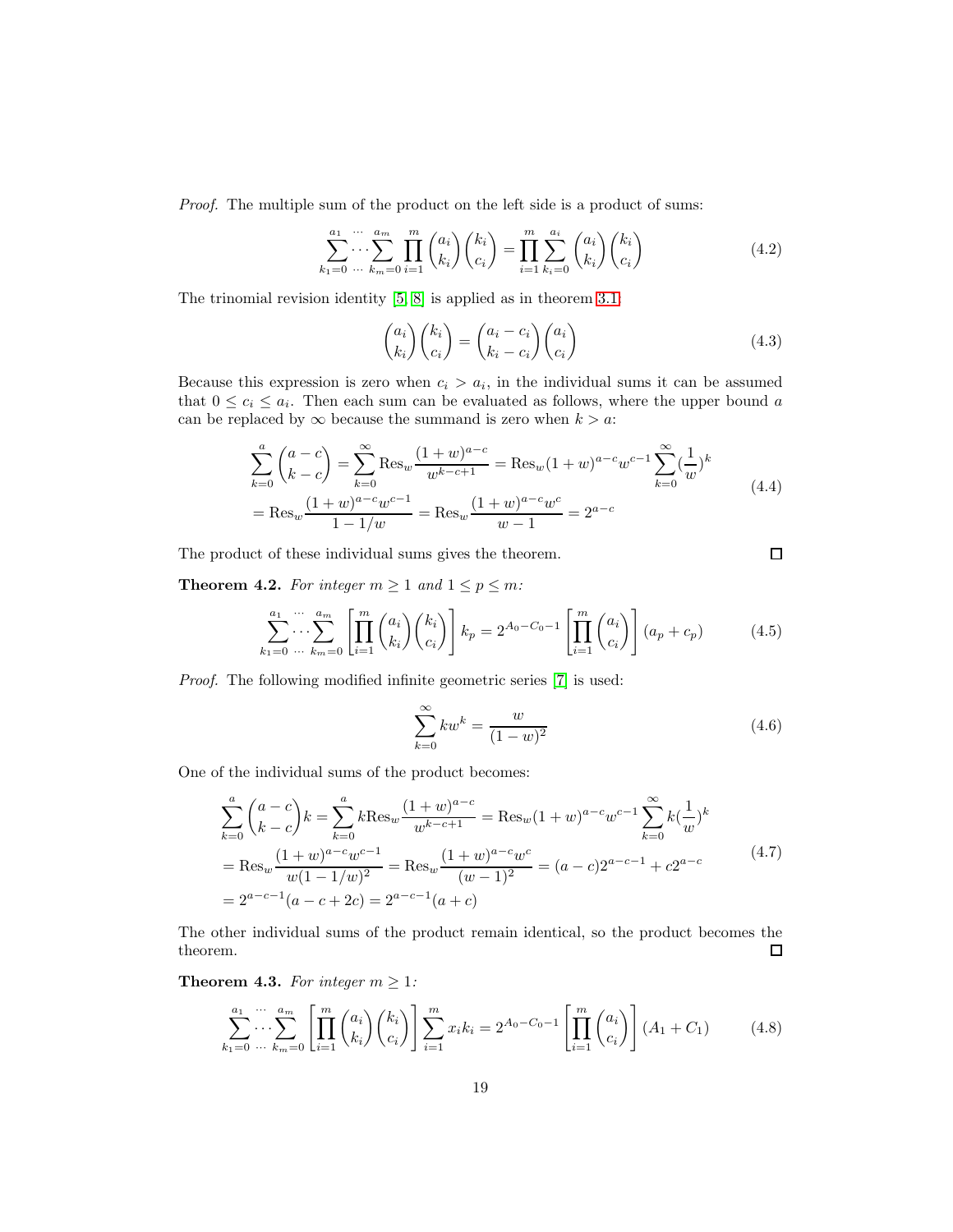*Proof.* Changing the order of summation and applying theorem [4.2:](#page-18-0)

$$
\sum_{i=1}^{m} x_i (a_i + c_i) = A_1 + C_1 \tag{4.9}
$$

$$
\Box
$$

 $\Box$ 

<span id="page-19-0"></span>**Theorem 4.4.** *For integer*  $m \geq 1$  *and*  $1 \leq p \leq m$ *:* 

$$
\sum_{k_1=0}^{a_1} \cdots \sum_{k_m=0}^{a_m} \left[ \prod_{i=1}^m \binom{a_i}{k_i} \binom{k_i}{c_i} \right] k_p^2 = 2^{A_0 - C_0 - 2} \left[ \prod_{i=1}^m \binom{a_i}{c_i} \right] \left[ (a_p + c_p)^2 + a_p - c_p \right] \tag{4.10}
$$

*Proof.* The following modified infinite geometric series [\[7\]](#page-23-2) is used:

$$
\sum_{k=0}^{\infty} k^2 w^k = \frac{w}{(1-w)^2} + \frac{2w^2}{(1-w)^3}
$$
\n(4.11)

One of the individual sums of the product becomes:

$$
\sum_{k=0}^{a} {a-c \choose k-c} k^2 = \text{Res}_{w} (1+w)^{a-c} w^{c-1} \sum_{k=0}^{\infty} k^2 \left(\frac{1}{w}\right)^k
$$
  
= Res\_{w} (1+w)^{a-c} w^{c-1} \left[ \frac{1}{w(1-1/w)^2} + \frac{2}{w^2(1-1/w)^3} \right]  
= Res\_{w} (1+w)^{a-c} w^c \left[ \frac{1}{(w-1)^2} + \frac{2}{(w-1)^3} \right]  
= 2^{a-c-1} (a+c) + (a-c)(a-c-1) 2^{a-c-2} + 2(a-c)c2^{a-c-1} + c(c-1) 2^{a-c}  
= 2^{a-c-2} [2(a+c) + (a-c)(a-c-1) + 4(a-c)c + 4c(c-1)]  
= 2^{a-c-2} [(a+c)^2 + a-c]

The other individual sums of the product remain identical, so the product becomes the theorem.  $\Box$ 

<span id="page-19-1"></span>**Theorem 4.5.** For integer  $m \geq 1$ ,  $1 \leq p \leq m$ ,  $1 \leq q \leq m$  and  $p \neq q$ :

$$
\sum_{k_1=0}^{a_1} \cdots \sum_{k_m=0}^{a_m} \left[ \prod_{i=1}^m \binom{a_i}{k_i} \binom{k_i}{c_i} \right] k_p k_q = 2^{A_0 - C_0 - 2} \left[ \prod_{i=1}^m \binom{a_i}{c_i} \right] (a_p + c_p)(a_q + c_q) \tag{4.13}
$$

*Proof.* This theorem follows from applying theorem [4.2](#page-18-0) twice.

**Theorem 4.6.** *For integer*  $m \geq 1$ *:* 

$$
\sum_{k_1=0}^{a_1} \cdots \sum_{k_m=0}^{a_m} \left[ \prod_{i=1}^m \binom{a_i}{k_i} \binom{k_i}{c_i} \right] \left( \sum_{i=1}^m x_i k_i \right) \left( \sum_{i=1}^m y_i k_i \right)
$$
\n
$$
= 2^{A_0 - C_0 - 2} \left[ \prod_{i=1}^m \binom{a_i}{c_i} \right] \left[ A_{1,1}^* - C_{1,1}^* + (A_1 + C_1)(A_1^* + C_1^*) \right]
$$
\n
$$
(4.14)
$$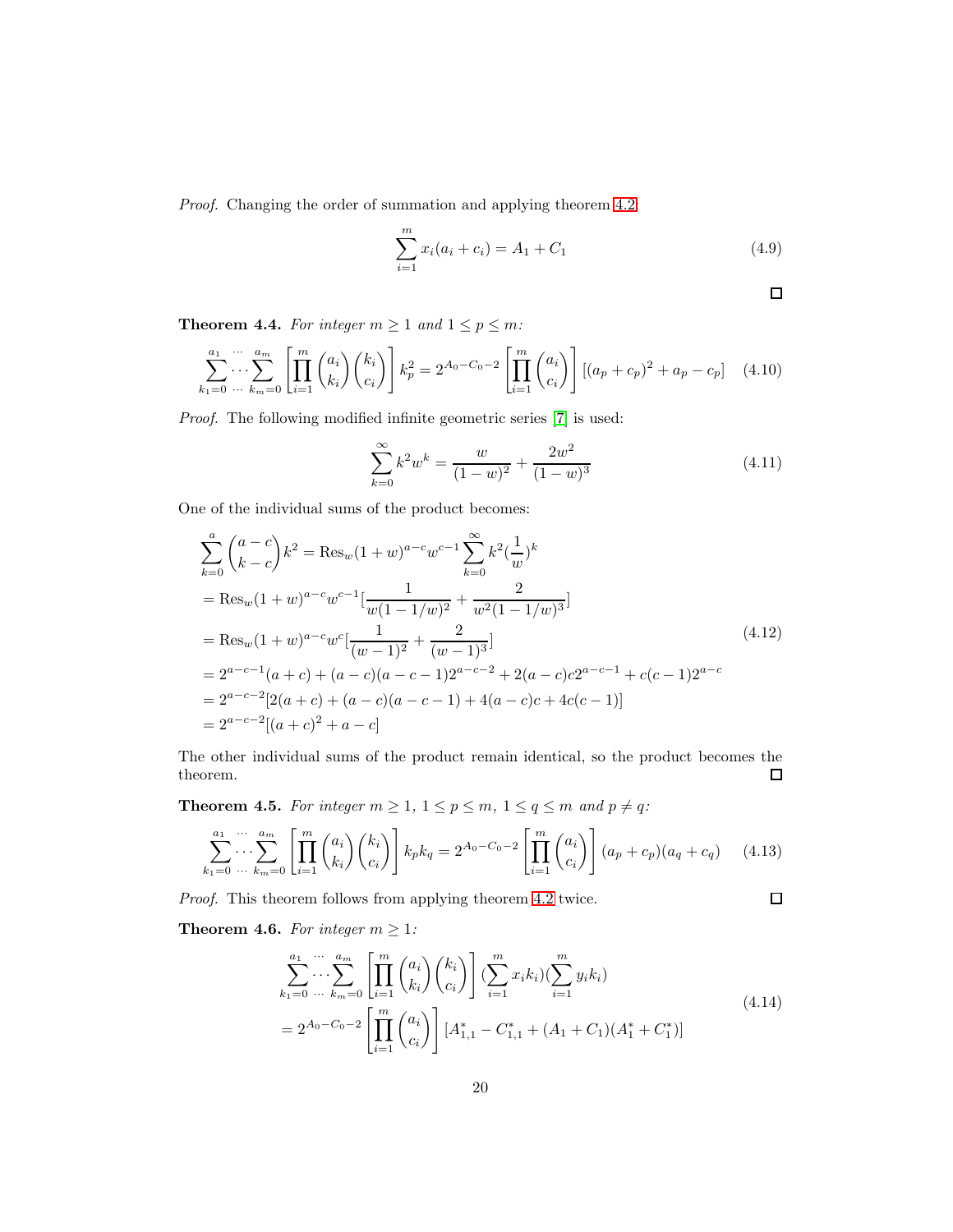*Proof.* The product in the summand becomes:

$$
\left(\sum_{i=1}^{m} x_{i} k_{i}\right) \left(\sum_{i=1}^{m} y_{i} k_{i}\right) = \sum_{\substack{i=1 \ i \neq j}}^{m} \sum_{j=1}^{m} x_{i} y_{j} k_{i} k_{j} + \sum_{i=1}^{m} x_{i} y_{i} k_{i}^{2}
$$
\n(4.15)

Changing the order of summation and using theorem [4.4](#page-19-0) and [4.5.](#page-19-1)

$$
\sum_{i=1}^{m} \sum_{\substack{j=1 \ i \neq j}}^{m} x_i y_j (a_i + c_i)(a_j + c_j) + \sum_{i=1}^{m} x_i y_i [(a_i + c_i)^2 + a_i - c_i]
$$
  
= 
$$
\sum_{i=1}^{m} \sum_{j=1}^{m} x_i y_j (a_i + c_i)(a_j + c_j) + \sum_{i=1}^{m} x_i y_i (a_i - c_i)
$$
  
= 
$$
A_{1,1}^* - C_{1,1}^* + (A_1 + C_1)(A_1^* + C_1^*)
$$

**Theorem 4.7.** *For integer*  $m \geq 1$ *:* 

$$
\sum_{k_1=0}^{a_1} \cdots \sum_{k_m=0}^{a_m} \left[ \prod_{i=1}^m \binom{a_i}{k_i} \binom{k_i}{c_i} \right] \left( \sum_{i=1}^m x_i k_i \right)^2
$$
\n
$$
= 2^{A_0 - C_0 - 2} \left[ \prod_{i=1}^m \binom{a_i}{c_i} \right] \left[ A_2 - C_2 + (A_1 + C_1)^2 \right]
$$
\n(4.17)

*Proof.* In the previous theorem taking  $y_i = x_i$ , then  $A_1^* = A_1$ ,  $C_1^* = C_1$ ,  $A_{1,1}^* = A_2$  and  $C_{1,1}^* = C_2$  gives this theorem.

**Theorem 4.8.** For integer  $m \geq 1$ :

$$
\sum_{k_1=0}^{a_1} \cdots \sum_{k_m=0}^{a_m} \left[ \prod_{i=1}^m \binom{a_i}{k_i} \binom{k_i}{c_i} \right] \left| \sum_{i=1}^m x_i k_i \right|^2
$$
\n
$$
= 2^{A_0 - C_0 - 2} \left[ \prod_{i=1}^m \binom{a_i}{c_i} \right] (A_{\text{abs}} - C_{\text{abs}} + |A_1 + C_1|^2)
$$
\n(4.18)

*Proof.* Using the previous theorem and using the same method as in theorem [3.8](#page-11-0) and using:

$$
[\text{Re}(A_1) + \text{Re}(C_1)]^2 + [\text{Im}(A_1) + \text{Im}(C_1)]^2 = \text{Re}^2(A_1 + C_1) + \text{Im}^2(A_1 + C_1) = |A_1 + C_1|^2
$$
  
(4.19)  
gives the theorem.

gives the theorem.

**Theorem 4.9.** *For integer*  $m \geq 1$ *:* 

$$
\sum_{k_1=0}^{a_1} \cdots \sum_{k_m=0}^{a_m} \left[ \prod_{i=1}^m \binom{a_i}{k_i} \binom{k_i}{c_i} \right] \sum_{i=1}^m x_i k_i^2
$$
\n
$$
= 2^{A_0 - C_0 - 2} \left[ \prod_{i=1}^m \binom{a_i}{c_i} \right] (A_1 - C_1 + A_{1,2} + C_{1,2} + 2S_{1,1})
$$
\n
$$
(4.20)
$$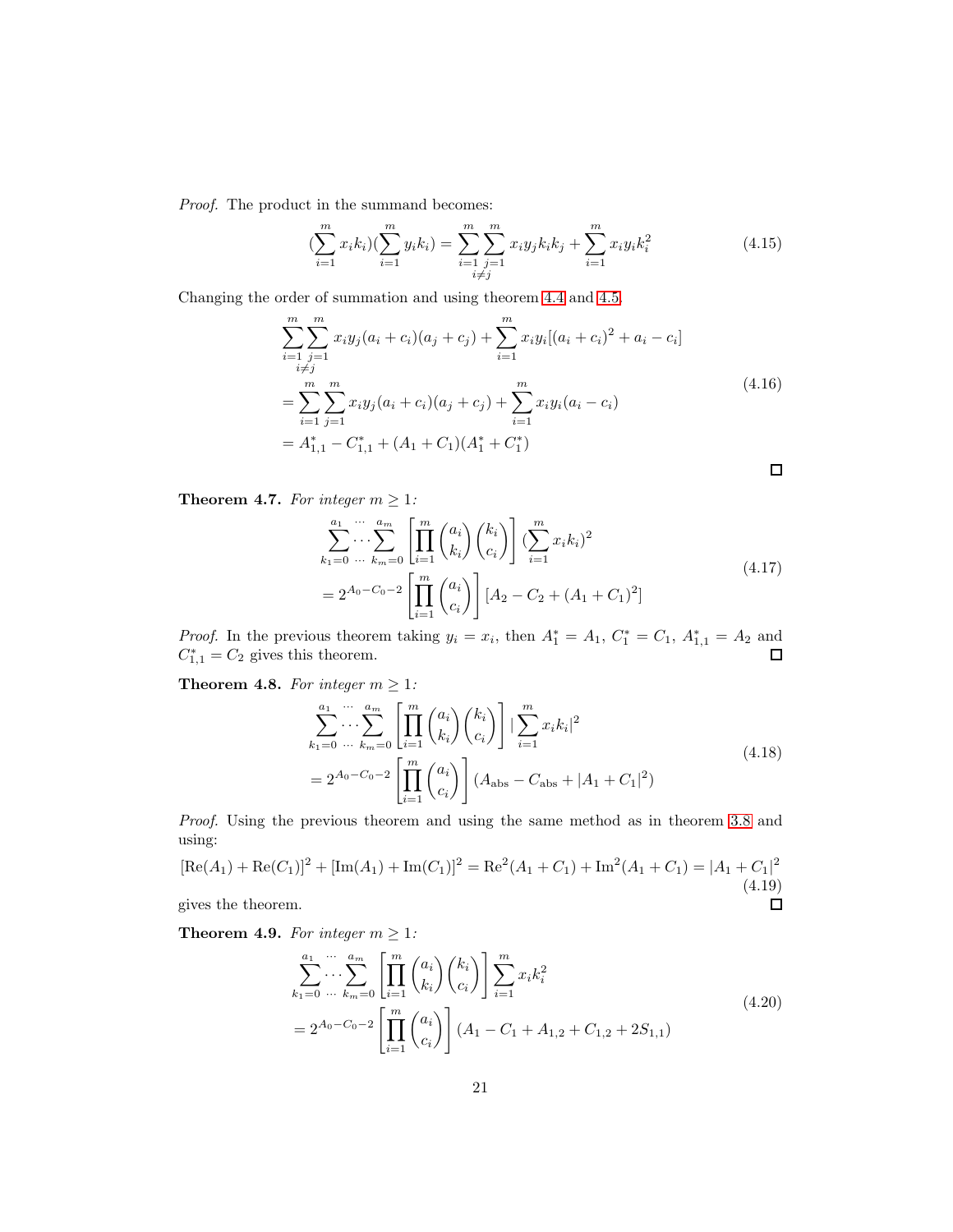*Proof.* Changing the order of summation and using theorem [4.4.](#page-19-0)

$$
\sum_{i=1}^{m} x_i [(a_i + c_i)^2 + a_i - c_i] = \sum_{i=1}^{m} x_i (a_i^2 + c_i^2 + 2a_i c_i + a_i - c_i)
$$
  
=  $A_{1,2} + C_{1,2} + 2S_{1,1} + A_1 - C_1$  (4.21)

$$
\qquad \qquad \Box
$$

 $\Box$ 

<span id="page-21-0"></span>**Theorem 4.10.** For integer  $m \ge 1$  and  $1 \le p \le m$ :

$$
\sum_{k_1=0}^{a_1} \cdots \sum_{k_m=0}^{a_m} \left[ \prod_{i=1}^m \binom{a_i}{k_i} \binom{k_i}{c_i} \right] k_p^3 = 2^{A_0 - C_0 - 3} \left[ \prod_{i=1}^m \binom{a_i}{c_i} \right] (a_p + c_p) [(a_p + c_p)^2 + 3(a_p - c_p)] \tag{4.22}
$$

*Proof.* The following modified infinite geometric series [\[7\]](#page-23-2) is used:

$$
\sum_{k=0}^{\infty} k^3 w^k = \frac{w}{(1-w)^2} + \frac{6w^2}{(1-w)^3} + \frac{6w^3}{(1-w)^4}
$$
(4.23)

One of the individual sums of the product becomes:

$$
\sum_{k=0}^{a} {a-c \choose k-c} k^3 = \text{Res}_{w} (1+w)^{a-c} w^{c-1} \sum_{k=0}^{\infty} k^3 \left(\frac{1}{w}\right)^k
$$
  
= Res\_{w} (1+w)^{a-c} w^{c-1} \left[ \frac{1}{w(1-1/w)^2} + \frac{6}{w^2(1-1/w)^3} + \frac{6}{w^3(1-1/w)^4} \right]  
= Res\_{w} (1+w)^{a-c} w^c \left[ \frac{1}{(w-1)^2} + \frac{6}{(w-1)^3} + \frac{6}{(w-1)^4} \right]  
= 2^{a-c-1} (a+c) + 3 [(a-c)(a-c-1)2^{a-c-2} + 2(a-c)c2^{a-c-1} + c(c-1)2^{a-c} ]  
+ (a-c)(a-c-1)(a-c-2)2^{a-c-3} + 3(a-c)(a-c-1)c2^{a-c-2}  
+ 3(a-c)c(c-1)2^{a-c-1} + c(c-1)(c-2)2^{a-c}  
= 2^{a-c-3} (a+c) [(a+c)^2 + 3(a-c)]

The other individual sums of the product remain identical, so the product becomes the theorem.  $\Box$ 

<span id="page-21-1"></span>**Theorem 4.11.** For integer  $m \geq 1$ ,  $1 \leq p \leq m$ ,  $1 \leq q \leq m$  and  $p \neq q$ :

$$
\sum_{k_1=0}^{a_1} \cdots \sum_{k_m=0}^{a_m} \left[ \prod_{i=1}^m \binom{a_i}{k_i} \binom{k_i}{c_i} \right] k_p k_q^2 = 2^{A_0 - C_0 - 3} \left[ \prod_{i=1}^m \binom{a_i}{c_i} \right] (a_p + c_p) [(a_q + c_q)^2 + a_q - c_q] \tag{4.25}
$$

*Proof.* This theorem follows from applying theorem [4.2](#page-18-0) and [4.4.](#page-19-0)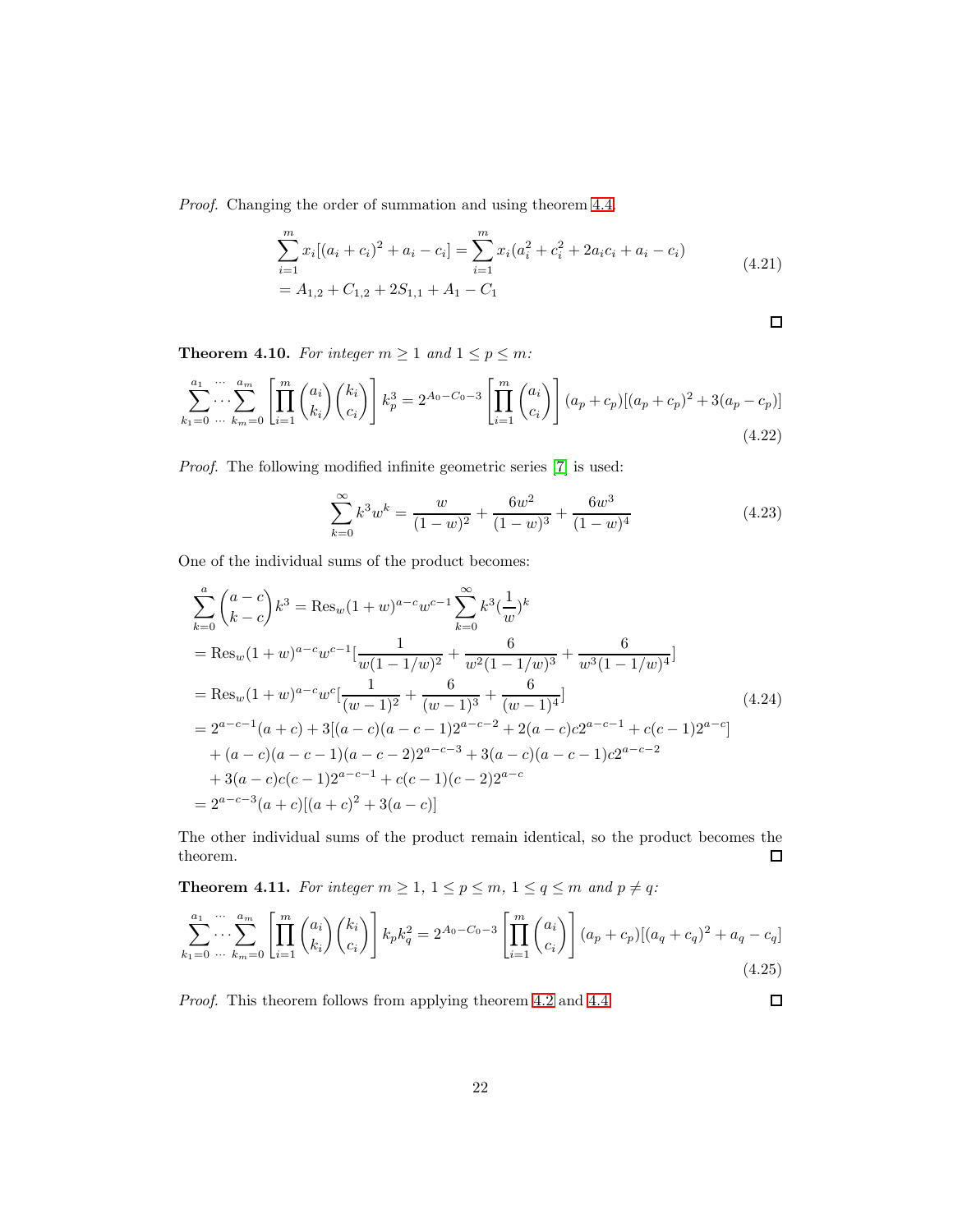<span id="page-22-0"></span>**Theorem 4.12.** For integer  $m \geq 3$ ,  $1 \leq p \leq m$ ,  $1 \leq q \leq m$ ,  $1 \leq r \leq m$ ,  $p \neq q \neq r$  and  $p \neq r$  :

$$
\sum_{k_1=0}^{a_1} \cdots \sum_{k_m=0}^{a_m} \left[ \prod_{i=1}^m \binom{a_i}{k_i} \binom{k_i}{c_i} \right] k_p k_q k_r = 2^{A_0 - C_0 - 3} \left[ \prod_{i=1}^m \binom{a_i}{c_i} \right] (a_p + c_p)(a_q + c_q)(a_r + c_r) \tag{4.26}
$$

*Proof.* This theorem follows from applying theorem [4.2](#page-18-0) three times.

**Theorem 4.13.** For integer  $m \geq 1$ :

$$
\sum_{k_1=0}^{a_1} \cdots \sum_{k_m=0}^{a_m} \left[ \prod_{i=1}^m \binom{a_i}{k_i} \binom{k_i}{c_i} \right] \left( \sum_{i=1}^m x_i k_i \right)^3
$$
\n
$$
= 2^{A_0 - C_0 - 3} \left[ \prod_{i=1}^m \binom{a_i}{c_i} \right] (A_1 + C_1) [(A_1 + C_1)^2 + 3(A_2 - C_2)]
$$
\n(4.27)

 $\Box$ 

*Proof.* Changing the order of summation and using theorem [4.10,](#page-21-0) [4.11](#page-21-1) and [4.12.](#page-22-0)

$$
\sum_{i=1}^{m} \sum_{j=1}^{m} \sum_{k=1}^{m} x_i x_j x_k (a_i + c_i)(a_j + c_j)(a_k + c_k)
$$
  
+ 
$$
3 \sum_{i=1}^{m} \sum_{j=1}^{m} x_i x_j^2 (a_i + c_i)((a_j + c_j)^2 + a_j - c_j)
$$
  
+ 
$$
\sum_{i=1}^{m} x_i^3 (a_i + c_i)[(a_i + c_i)^2 + 3(a_i - c_i)]
$$
  
+ 
$$
\sum_{i=1}^{m} x_i^3 (a_i + c_i)[(a_i + c_i)^2 + 3(a_i - c_i)]
$$
  
= 
$$
(A_1 + C_1)^3 + 3 \sum_{\substack{i=1 \ i \neq j}}^{m} x_i x_j^2 (a_i + c_i)(a_j - c_j) + 3 \sum_{i=1}^{m} x_i^3 (a_i + c_i)(a_i - c_i)
$$
  
= 
$$
(A_1 + C_1)^3 + 3(A_1 + C_1)(A_2 - C_2) = (A_1 + C_1)[(A_1 + C_1)^2 + 3(A_2 - C_2)]
$$

**Theorem 4.14.** *For integer*  $m \geq 1$ *:* 

$$
\sum_{k_1=0}^{a_1} \cdots \sum_{k_m=0}^{a_m} \left[ \prod_{i=1}^m \binom{a_i}{k_i} \binom{k_i}{c_i} \right] \sum_{i=1}^m x_i k_i^3
$$
\n
$$
= 2^{A_0 - C_0 - 3} \left[ \prod_{i=1}^m \binom{a_i}{c_i} \right] [A_{1,3} + C_{1,3} + 3(A_{1,2} - C_{1,2} + S_{1,2} + S_{2,1})]
$$
\n(4.29)